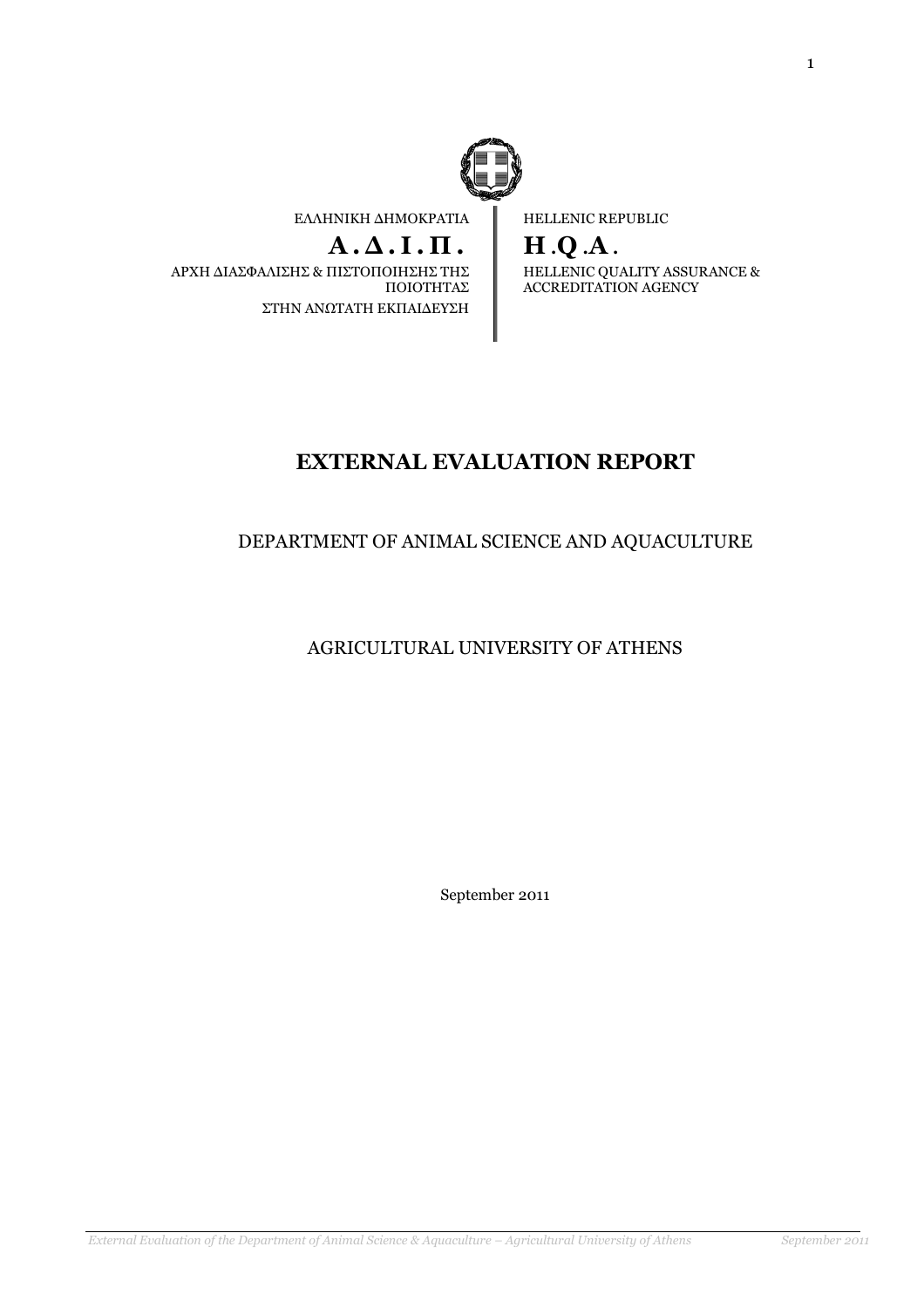# TABLE OF CONTENTS

### The External Evaluation Committee

#### Introduction

- I. The External Evaluation Procedure
	- Brief account of documents examined, of the Site Visit, meetings and facilities visited.
- II. The Internal Evaluation Procedure
	- Comments on the quality and completeness of the documentation provided and on the overall acceptance of and participation in the Quality Assurance procedures by the Department.

### A. Curriculum

#### APPROACH

• Goals and objectives of the Curriculum, structure and content, intended learning outcomes.

## IMPLEMENTATION

• Rationality, functionality, effectiveness of the Curriculum.

RESULTS

• Maximizing success and dealing with potential inhibiting factors.

#### IMPROVEMENT

• Planned improvements.

## B. Teaching

#### APPROACH

• Pedagogic policy and methodology, means and resources.

#### IMPLEMENTATION

• Quality and evaluation of teaching procedures, teaching materials and resources, mobility.

RESULTS

• Efficacy of teaching, understanding of positive or negative results.

IMPROVEMENT

• Proposed methods for improvement.

#### C. Research

APPROACH

• Research policy and main objectives.

- IMPLEMENTATION
	- Research promotion and assessment, quality of support and infrastructure.

RESULTS

• Research projects and collaborations, scientific publications and applied results.

#### IMPROVEMENT

• Proposed initiatives aiming at improvement.

## D. All Other Services

APPROACH

- Quality and effectiveness of services provided by the Department.
- IMPLEMENTATION
	- Organization and infrastructure of the Department's administration (e.g. secretariat of the Department).

RESULTS

• Adequateness and functionality of administrative and other services.

#### IMPROVEMENT

• Proposed initiatives aiming at improvement.

Collaboration with social, cultural and production organizations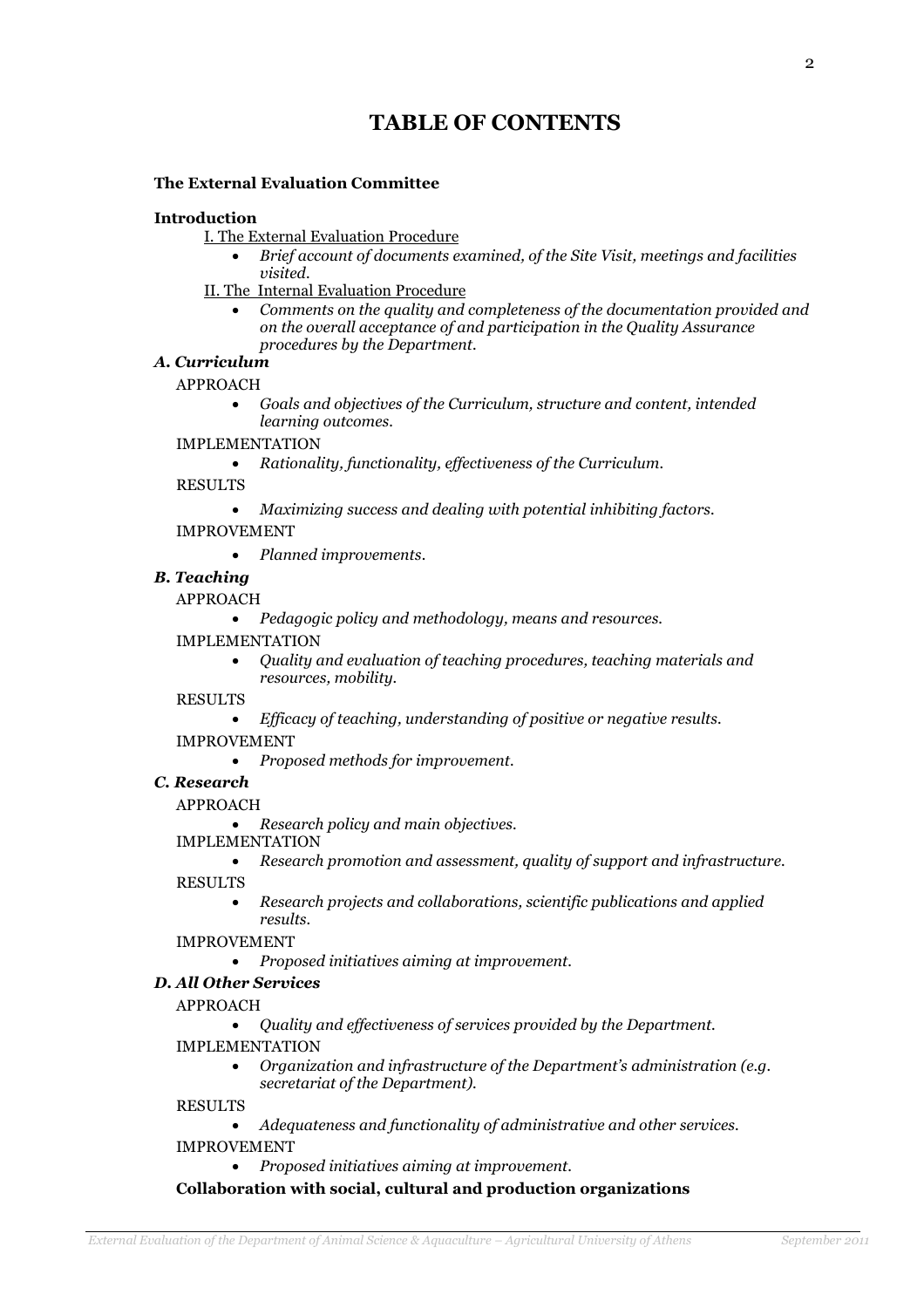#### E. Strategic Planning, Perspectives for Improvement and Dealing with Potential Inhibiting Factors

• Short-, medium- and long-term goals and plans of action proposed by the Department.

### F. Final Conclusions and recommendations of the EEC on:

• The development and present situation of the Department, good practices and weaknesses identified through the External Evaluation process, recommendations for improvement.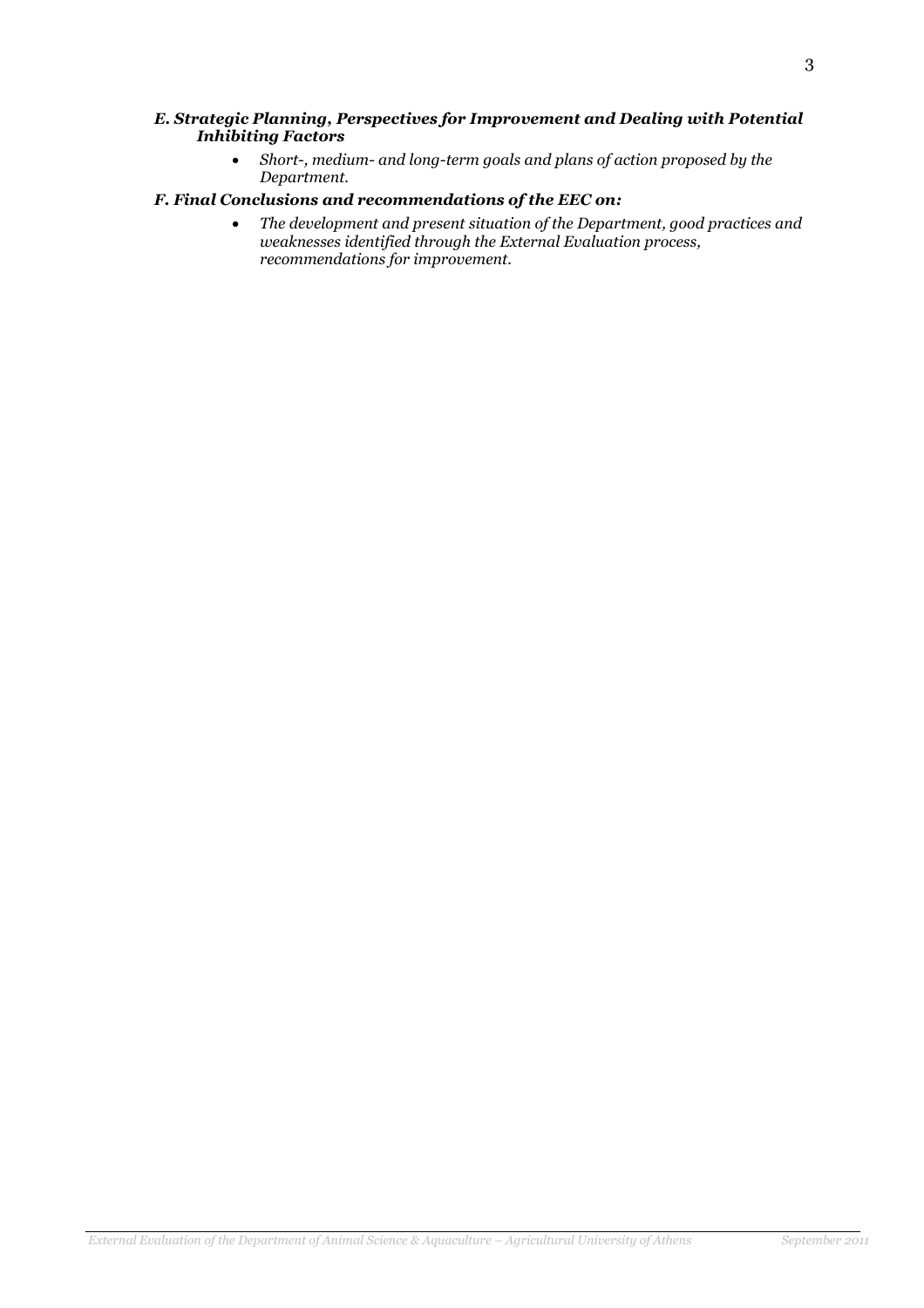## External Evaluation Committee

The Committee responsible for the External Evaluation of the Department of Animal Science and Aquaculture of the Agricultural University of Athens, consisted the following four expert evaluators drawn from the Registry constituted by the HQAA in accordance with Law 3374/2005 :

- 1. Prof. John Sofos, Colorado State University, Fort Collins, U.S.A (Coordinator)
- 2. Prof. Constantin Vamvakas, University of Ghent, Belgium
- 3. Dr. Francois Rene, Institut Francais de Recherche pour l'Explotation de la Mer (IFREMER), France
- 4. Dr. Andreas P. Mavrogenis, Agricultural Research Institute, Nicosia, Cyprus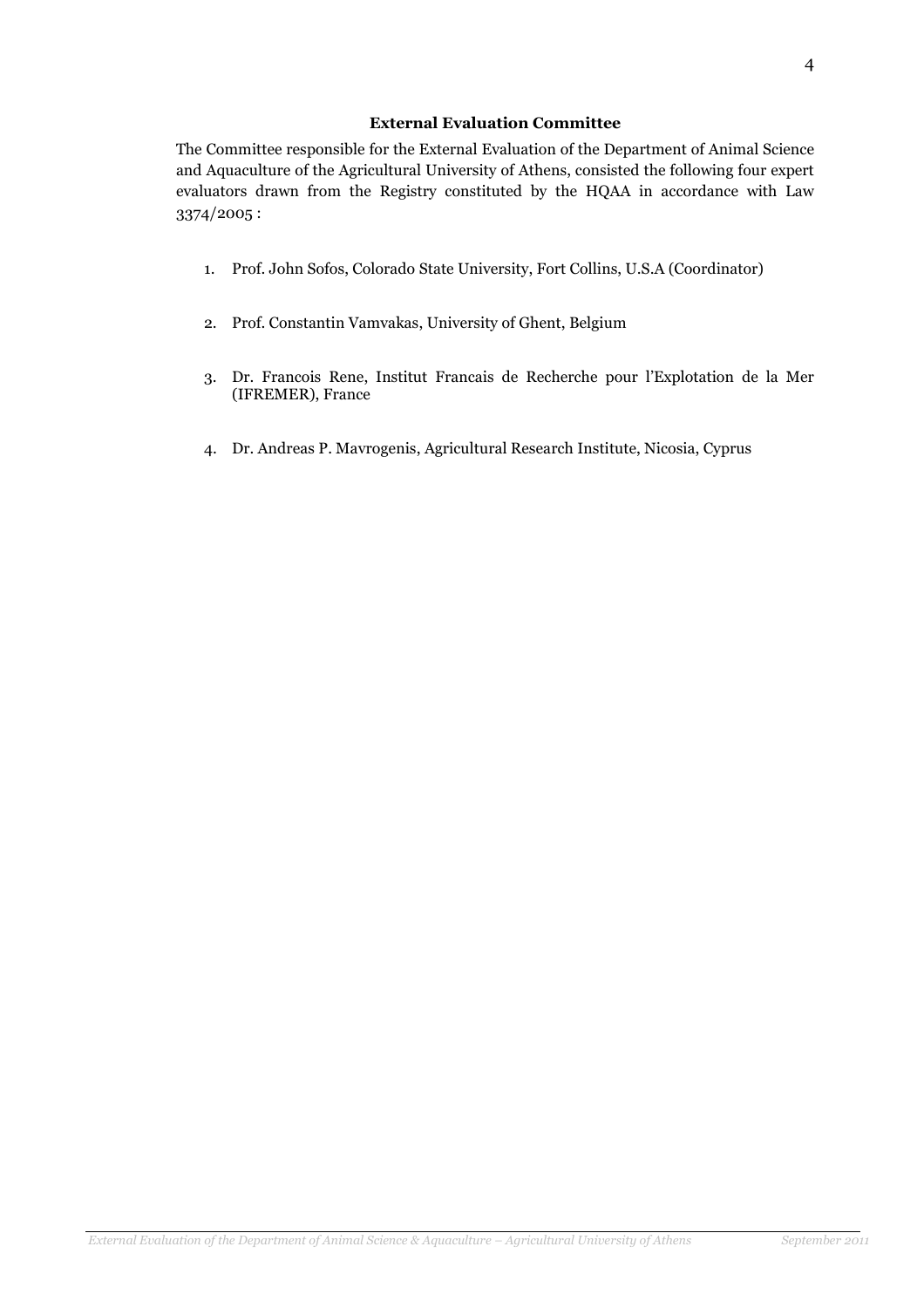N.B. The structure of the "Template" proposed for the External Evaluation Report, mirrors the requirements of Law 3374/2005 and corresponds overall to the structure of the Internal Evaluation Report submitted by the Department.

The length of text in each box is free. Questions included in each box are not exclusive nor should they always be answered separately; they are meant to provide a general outline of matters that should be addressed by the Committee when formulating its comments.

## Introduction

I. The External Evaluation Procedure

Dates and brief account of the site visit

 The facilities of the Department of Animal Science and Aquaculture of the Agricultural University of Athens were not visited by the External Evaluation Committee (EEC) due to the blockade (lock-out) of campus by striking and demonstrating students. Therefore, the EEC is not able to comment on the facilities of the Department.

The Committee met with scientific and administrative staff as well as with groups of pregraduate and post-graduate students, and alumni of the Department, and industry representatives at the offices of HQAA.

The EEC wishes to express its most sincere thanks to the staff of the Department of Animal Science and Aquaculture of the Agricultural University of Athens for their generous hospitality and their keen and active participation in the activities of the Committee.

Thanks are extended to HQAA for their assistance and valuable support.

Whom did the EEC meet?

HQAA:

Prof. Spyros Amourgis, President Dr. Louisa Loukopoulou

Agricultural University of Athens:

University Administration:

Prof. Konstantinos Fegeros, Rector and member of the Department

Prof. Epaminontas Paplomatas, Vice-Rector

Department staff members:

Professors:

Yiannis Politis, chairman of the Department

Stelios Deligiorgis, chairman of Internal Evaluation Committee (IEC)

Associate professors:

Antonios Kominakis, Stella Hadio-Mantzari, Eftychia Xylouri-Frangiadaki, Eleni Miliou-Mparsaki, Iosif Bizelis and Georgios Theodoropoulos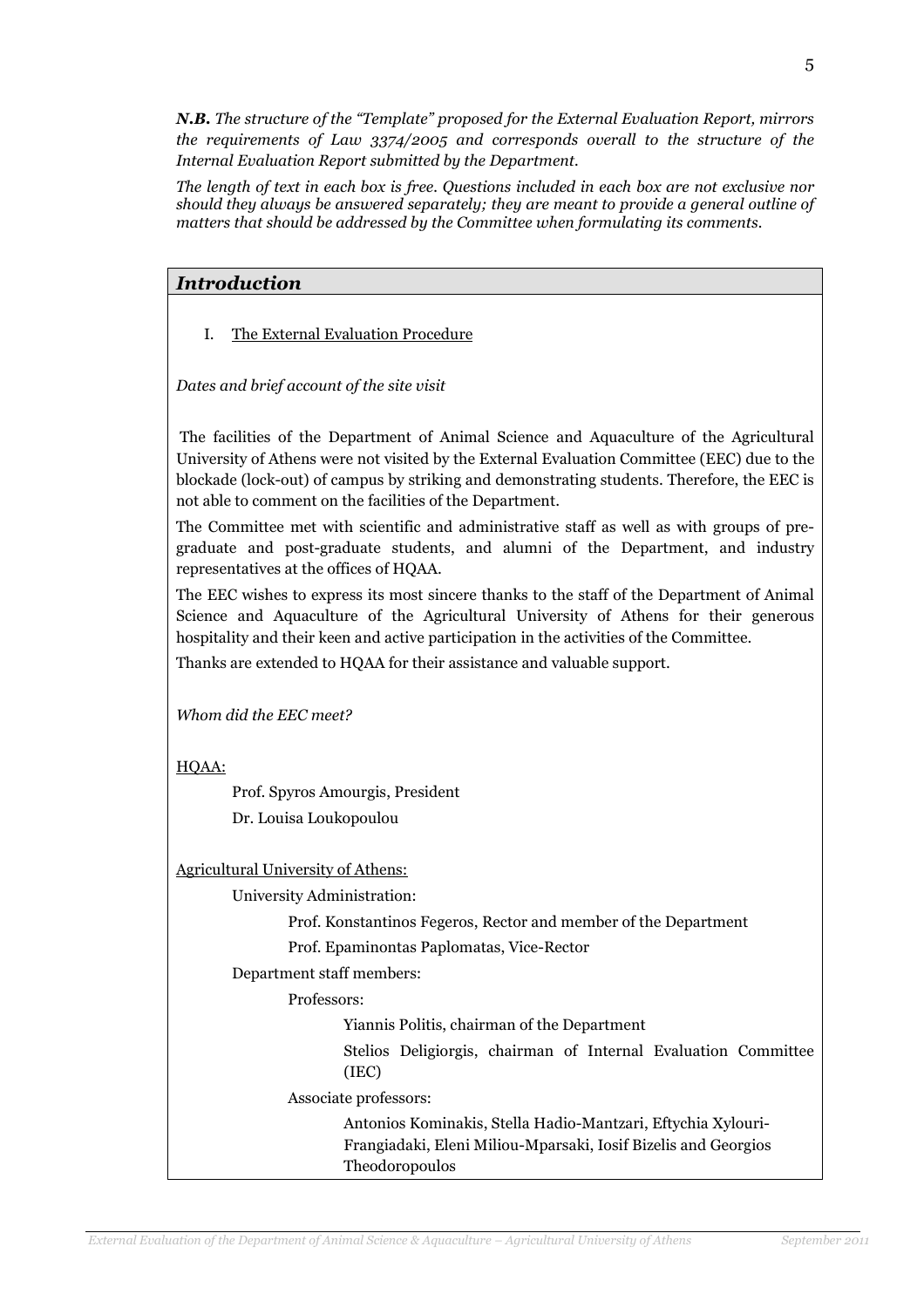Assistant Professors:

Nafsika Karakatsouli, Christos Mbalaskas, Constantinos Mountzouris, Ioannis Economopoulos, Ioannis Hadjigeorgiou and Ariadni Hayer

Lecturers:

Michalis Goliomitis, Nicos Demiris, Evangelos Zoidis, Panayiota Koutsouli, Athanasios Papas, Georgios Papadomichelakis, Efstratios Papoutsoglou, Constantinos Triantafyllopoulos, Maria Charismiadou-Mitsakou and Eleni Tsiplakou

Technical staff: 4 members

Special teaching staff: 2 members

Administrative staff: 4 members

Industry representatives:

Katerina Mpoukidi, director of milk quality, DELTA, AC Stavros Anastassiou, Managing director, ASTRAIA, AC

Pre-graduate students: 13

Post-graduate students: 8

Alumni: 5

List of reports, documents received by the Committee before the evaluation.

- Guide of studies of the Department of Animal Science and Aquaculture of the Agricultural University of Athens (2010-2011).
- Internal Evaluation Report of the Department of Animal Science and Aquaculture of the Agricultural University of Athens (2008-2009).
- Teaching material (samples of examinations, manuals, notes, etc.).
- Description of courses and courses syllabi, including practicals.
- Samples of PowerPoint presentations related to teaching.

The following documents were provided (some upon request) during the evaluation:

- A proposed undergraduate program of studies (revised curriculum) approved by the Department general assembly, but not in effect, as it has not been approved by the University.
- An updated list of department data relating to student and faculty numbers
- Activities report of the Laboratory for General Animal Husbandry for 2009-2010
- A syllabus for post-graduate studies
- An evaluation of the market for job opportunities for graduates of the department
- A list of projects and grants by researcher.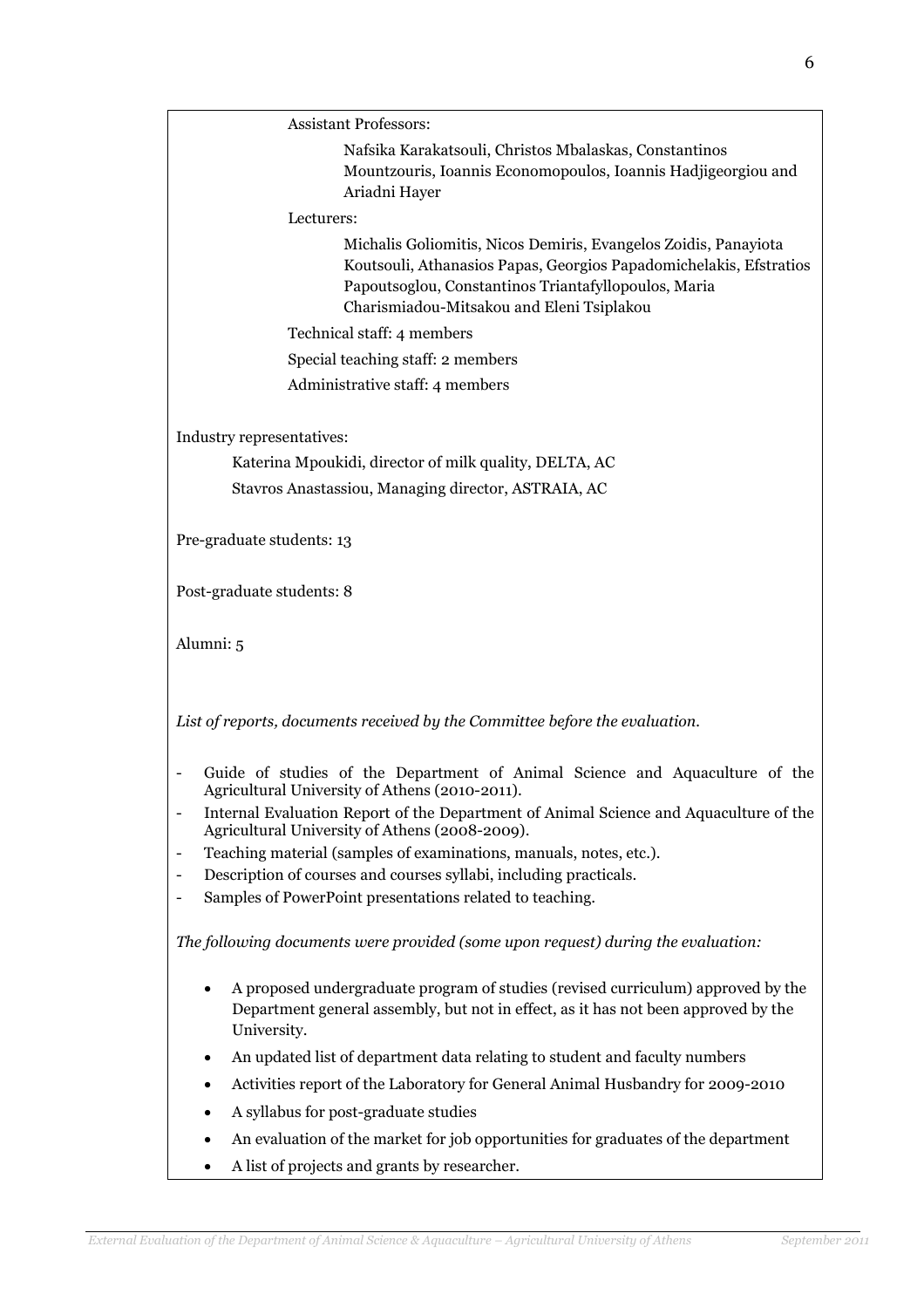The following documents were provided (upon request) after the evaluation and before completion of this report:

- A current complete list of the staff of the department.
- A list of scientific publications by faculty members of the department for the period 2009-2011.
- A list of presentations at scientific meetings for the period 2004-2011.
- A list of invited presentations by faculty members at international meetings (1995-2011).
- A list of invited books or articles in scientific publications by faculty of the department.
- A list of awards and recognitions received by faculty.
- A list of scientific staff visits to international institutions.
- A list of research projects funded from external sources for the period 2000- 2011.

Facilities visited by the EEC:

## No facilities were visited for the reasons stated above.

II. The Internal Evaluation Procedure

#### Appropriateness of sources and documentation used

The Internal Evaluation Report (IER) submitted to the EEC was dated November 2009. As indicated, additional documents were provided to the committee upon request during and after the evaluation. It was fortunate that almost all members of the Department were available providing additional information during the discussions.

Quality and completeness of evidence reviewed and provided

To what extent have the objectives of the Internal Evaluation Process (IEP) been met by the Department?

The IEP took place in 2009 and the IER provided for the most part describes the Department and the programs of pre- and post-graduate studies, and provides information on the doctoral studies and research. Additional information is provided on strategies for academic development. It also contains plans for improvement, data in tabular form and a list of selected publications. Most sections include conclusions. According to the IER a positive outcome of the IEP is the collection and presentation to the members of the Department of a comprehensive picture of the function and productivity with positive and negative elements. Since this is the first time for an IEP of the Department, the Internal Evaluation Committee identifies certain difficulties that were revealed during the process and proposes ways to address them in the future.

Certain deficiencies of the IER were addressed with additional information requested by the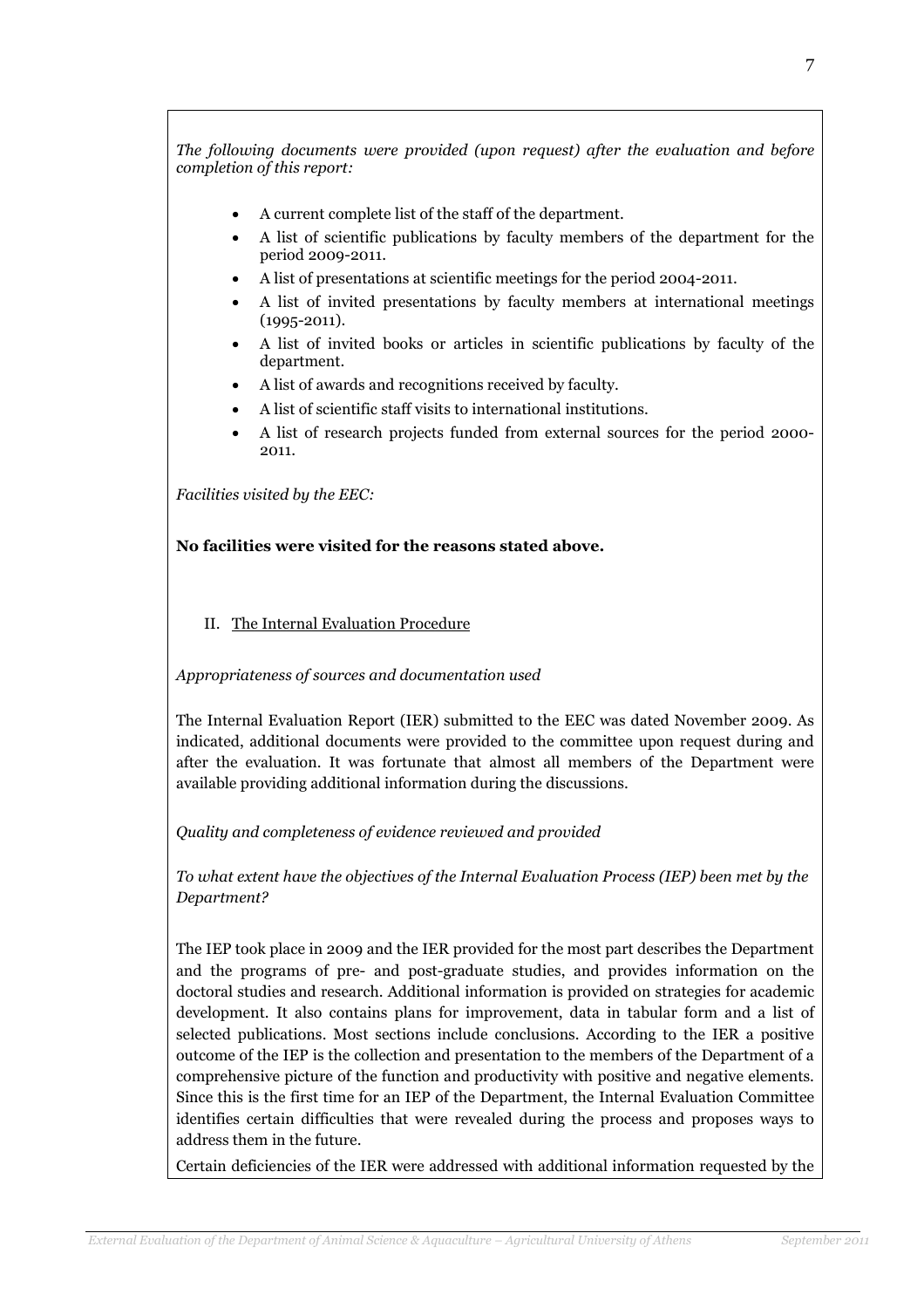EEC and provided by the Department following the external evaluation process.

# A. Curriculum

To be filled separately for each undergraduate, graduate and doctoral programme.

## A1 – Pre-graduate Curriculum

APPROACH

What are the goals and objectives of the Curriculum?

As stated in the IER the Department's goal is the production of adequately trained graduates that are able to apply the principles of biology, technology and economics in the production, handling, conservation and maintenance of food producing terrestrial and aquatic animals. The EEC agrees with the overall goal of the Department.

What is the plan for achieving them?

As emphasised in the IER, efforts should be intensified for consistent and continuous achievement of the goals. Obstacles for better achievement of the goals appear to be mostly of statutory, economic and societal nature. The EEC recognises the efforts of the Department to improve the accomplishment of the goals.

The ongoing undergraduate syllabus has duration of five academic (5) years with a maximum limit of ten (10) years and a minimum total score of 300 ECTS equivalent to 61 courses. The courses are taught over 9 semesters; plus one semester for the required thesis research. A student must complete at least 61 courses of which 56 are compulsory and the rest are chosen from a list of 76. The programme also includes four months of obligatory practicals to be exercised outside the University. A requisite for successfully completing the programme is the submission of an under-graduate thesis that scores up to 25 ECTS. The EEC suggests that these approaches to achieve its goals need re-evaluation, which also applies to other departments within this and other universities in Greece. The length of studies and their composition need to be considered seriously within the department as well as nationally.

How were the objectives decided? Which factors were taken into account? Were they set against appropriate standards? Did the unit consult other stakeholders?

The objectives of the curriculum of the Department are set and modified by the Department General Assembly. EEC has no information on the involvement of other stakeholders in curriculum design and modifications. The curriculum follows the University requirements for the first six semesters of study and following that is driven by the importance and principles of Animal Production, including aquaculture, for the remaining semesters of study. Relative to education and research standards the objectives are in line with the educational and research mission of other institutions that serve similar objectives within the country and in the international scientific community.

According to EEC, an example of curriculum modification for consideration by the Department in the revision of its curriculum is to increase the emphasis given to aquaculture, as only three courses and laboratories are offered at this time. It should be noted that Greece is one of the largest producers and exporters of aquaculture products in Europe. This presents on opportunity for further, but well planned and nationally coordinated development, in this area.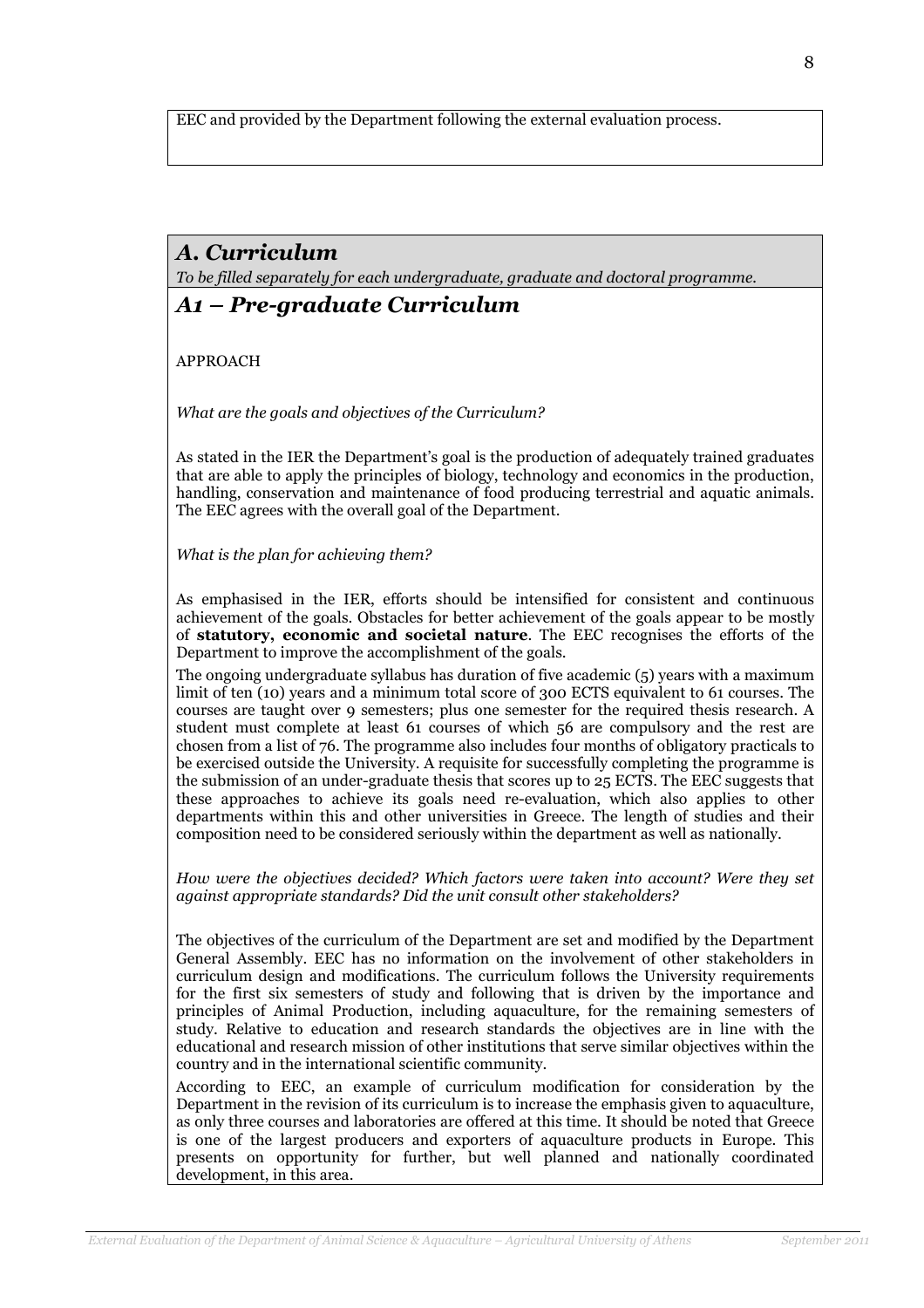Is the curriculum consistent with the objectives of the Department and the requirements of societu?

Overall the curriculum is consistent with the objectives of the Department and the requirements of society. There appears (student opinion) to be some overlapping between courses. See above proposed changes.

How was the curriculum decided? Were all constituents of the Department, including students and other stakeholders, consulted?

The on-going curriculum and course syllabus was approved by majority vote in the Departmental Assembly in which representatives of students participate as well. Community stakeholders such as industry representatives do not participate in this process, as may be the case in other institutions. This is something to be considered in the future.

#### Has the unit set a procedure for the revision of the curriculum?

The Department has presented to the University Senate a revised curriculum that has not been approval so far. The revised curriculum provides for a reduction of course work, and changes in the development of the studies (with prerequisite courses required for attending a subject in advanced years). Overall, the proposed revised curriculum would be an improvement compared to the existing one. However, additional changes may be needed, as indicated in other parts of this report.

#### IMPLEMENTATION

How effectively is the Department's goal implemented by the curriculum?

Presently, the curriculum courses may be divided into four groups:

- General subjects (Mathematics, Physics, Chemistry, IT, etc.)
- General agricultural aspects
- Terrestrial animal production
- Aquatic animal production

The above composition of courses, the inclusion in the curriculum of training activities with the industry, and the preparation of a final research thesis required for graduation, adequately meet present Department's goals. Alumni also endorsed this conclusion.

How does the curriculum compare with appropriate, universally accepted standards for the specific area of study?

The curriculum is in line with similar programs in Animal and Aquatic sciences offered at university level. Some elements of Environmental Management and Ethology of terrestrial animals are included, but additional may be needed, as well as additional courses related to economics, marketing, communications, etc. may need to be introduced potentially as electives, while others may be revised or transferred to the list of electives.

Is the structure of the curriculum rational and clearly articulated?

The curriculum is presented in the IER as a list of courses and a brief description of each is included. The balance between theoretical and practical training is in agreement with other departments of similar nature. Of the 75 total courses offered, 64 include both a theoretical (58%) and practical (42%) component. The curriculum is structured to follow the three-year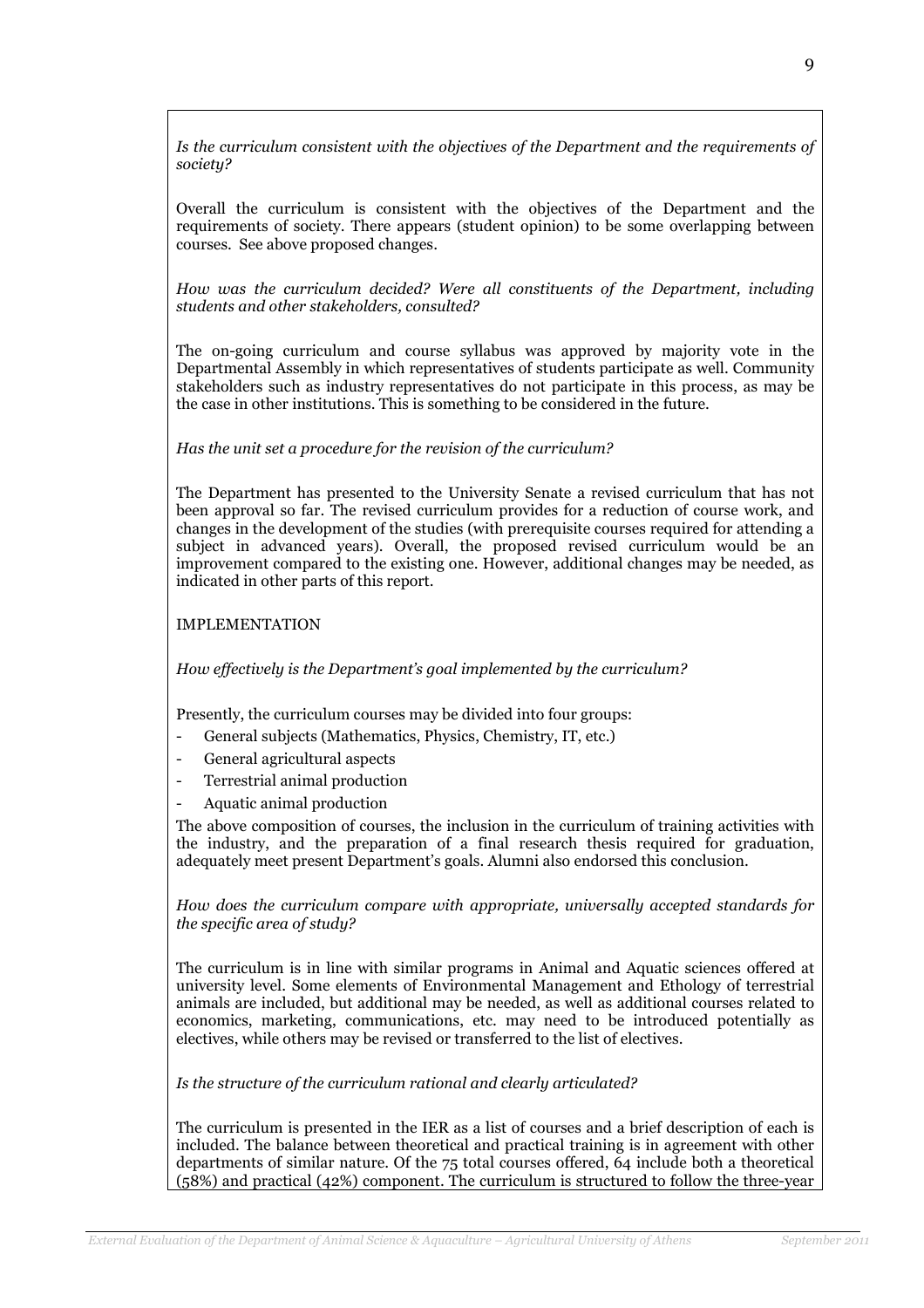requirements of the University, which are common to all Departments. This is followed by a logical sequence of Department courses for the remainder of the studies. It should be noted that, as for other departments, the concept of prerequisite courses is not applied. In addition, the practice of students to transfer completion of courses to following years renders the structure of the curriculum irrelevant. It is noted that this phenomenon is a more general issue for other institutions as well. The Department should be commended for introducing prerequisites in the proposed new curriculum. The EEC endorses this action. This is a major flaw of Greek higher education that needs to resolved.

#### Is the curriculum coherent and functional?

Overall, the curriculum appears coherent but it lacks in functionality because of the absence of prerequisite courses and due to course transfers to subsequent years by the students. The coherence may be improved as stated earlier. Considering that aquaculture is an integral part of the Department and its importance to the Greek economy and overall to its natural resources, courses relating to aquaculture appear limited in number and are offered very late in the study program.

#### Is the material for each course appropriate and the time offered sufficient?

The various training opportunities and facilities offered to students are appropriate and sufficient. However, the present teaching program seems to put the students into a rather tight learning path with no sufficient time for homework; learning effort could become more focused and effective by means of a more flexible and rational teaching schedule.

#### Does the Department have the necessary resources and appropriately qualified and trained staff to implement the curriculum?

Due to the reasons stated above, EEC cannot comment on the technical infrastructure, including facilities such as laboratories, instruments, equipment, classrooms, animal facilities and resources, library, etc. Issues and difficulties relating to the maintenance of facilities and equipment and of acquiring consumables and other necessary supplies were brought to the EEC attention. Furthermore, as is the case with departments involved in work with living organisms any budget reduction should consider its consequences.

There are some opportunities for external practical training of students to complete the requirements for graduation. It was brought to the attention of the EEC that the main difficulty of the Department in placing students for external practical training is the reservation of the industry to accommodate them offering remuneration. It is unfortunate that students contribute to the industry or other places without compensation or that in some cases they are not given adequate opportunities for training while in others students are taken of complete advantage by industry.

Regarding the qualifications of teaching staff, the view of the EEC is that they are highly qualified, dedicated and enthusiastic. This view is also shared by the students with whom the EEC met.

#### RESULTS

How well is the implementation achieving the Department's predefined goals and objectives?

According to the records of the Department, only 9% of the students graduate within the maximum five years of required study. A high percentage (55%) graduate within 6 years and a further 40% within 7 years. A considerable percentage carries studies to 8-9 years (21%).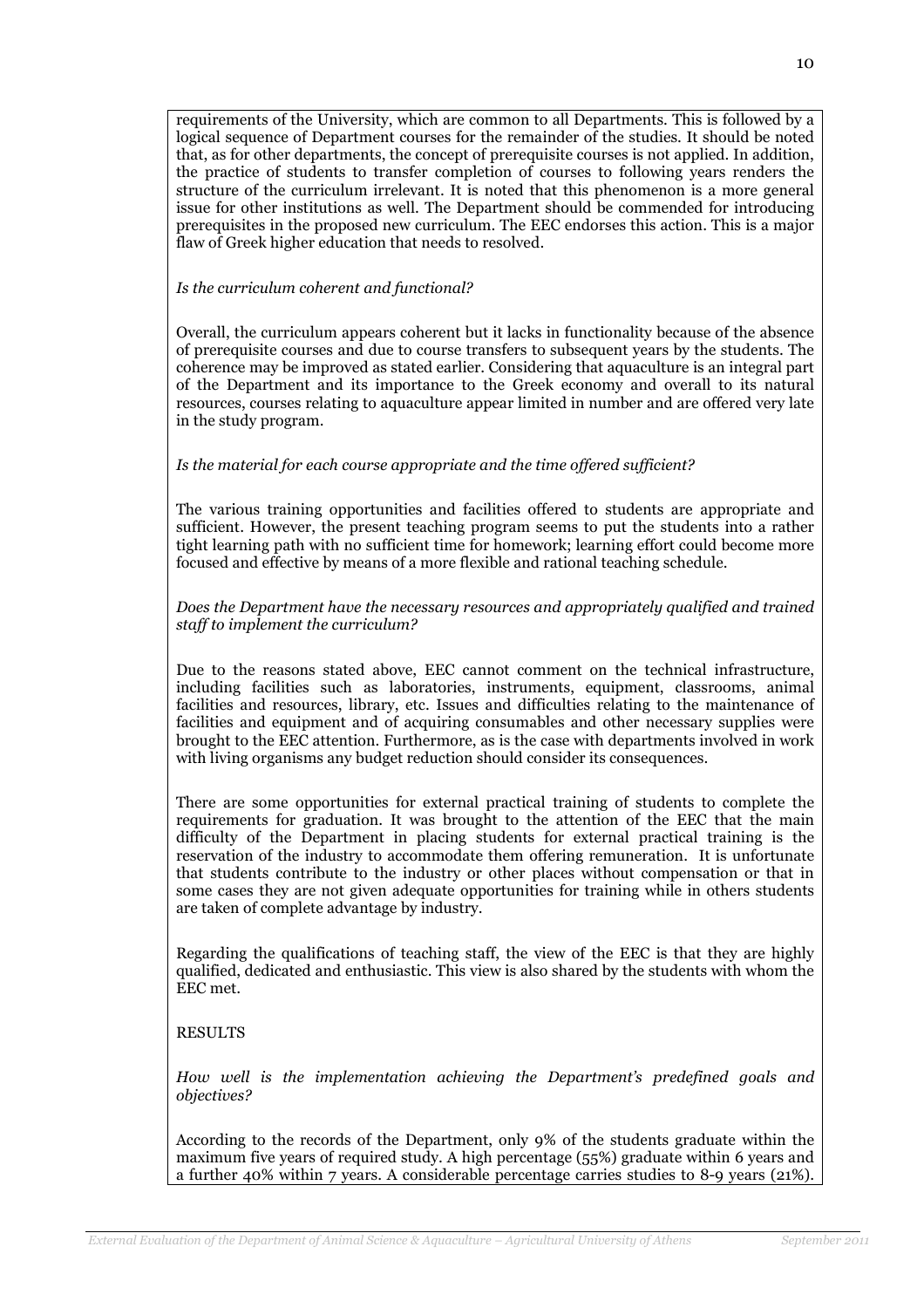The average academic attainment is the score of 6,86/10, which is considered as rather low, especially for students competing for graduate school acceptance in other countries.

Regarding the professional career prospects of graduates, the Department is not in a position to provide sufficient data. The Department, as indicated in the IER of 2009, has developed computerised questioners available through the internet for internal and external evaluation by faculty, employers, alumni and students. The objective is to evaluate the teaching program of the Department and make use of the information to adjust its objectives based on funds provided by the EPEAEK program. No data were available to the EEC to evaluate the response to the questionnaires because according to the IER of 2009, the evaluation of this system is not yet feasible.

Statistical analysis of questionnaires completed by students for course and teacher evaluation shows an overall "satisfaction index" of 7/10, which is considered a good level of achievement.

According to the EEC discussions with active students, graduates during the last 15 years and the industry representatives, the conclusion was that the current curriculum and its implementation by the academic staff accomplishes the goals and objectives of the Department.

If not, why is it so? How is this problem dealt with?

Not applicable.

Does the Department understand why and how it achieved or failed to achieve these results? Does the Department know how the Curriculum should be improved?

The Department needs to fully implement the above-mentioned evaluation program and actively seek additional input from the industry and alumni. With this information the answer to the above question will be feasible.

IMPROVEMENT

Does the Department know how the curriculum should be improved?

Presently, program changes for improvement rely on experiences and scientific developments as determined by the Department faculty. Full implementation of the evaluation program mentioned above and active solicitation of continuous input from the industry and alumni and the marketplace would greatly contribute to program improvement.

Which improvements does the Department plan to introduce?

As indicated above, the Department has developed a modified program of studies, which is pending approval by the University. This program reduces the total number of courses offered and introduces prerequisites. Its implementation would be a definite improvement, although additional improvements are need and some suggestions for improvement have been included in different parts of this document.

# A2 – Post-graduate Curriculum

APPROACH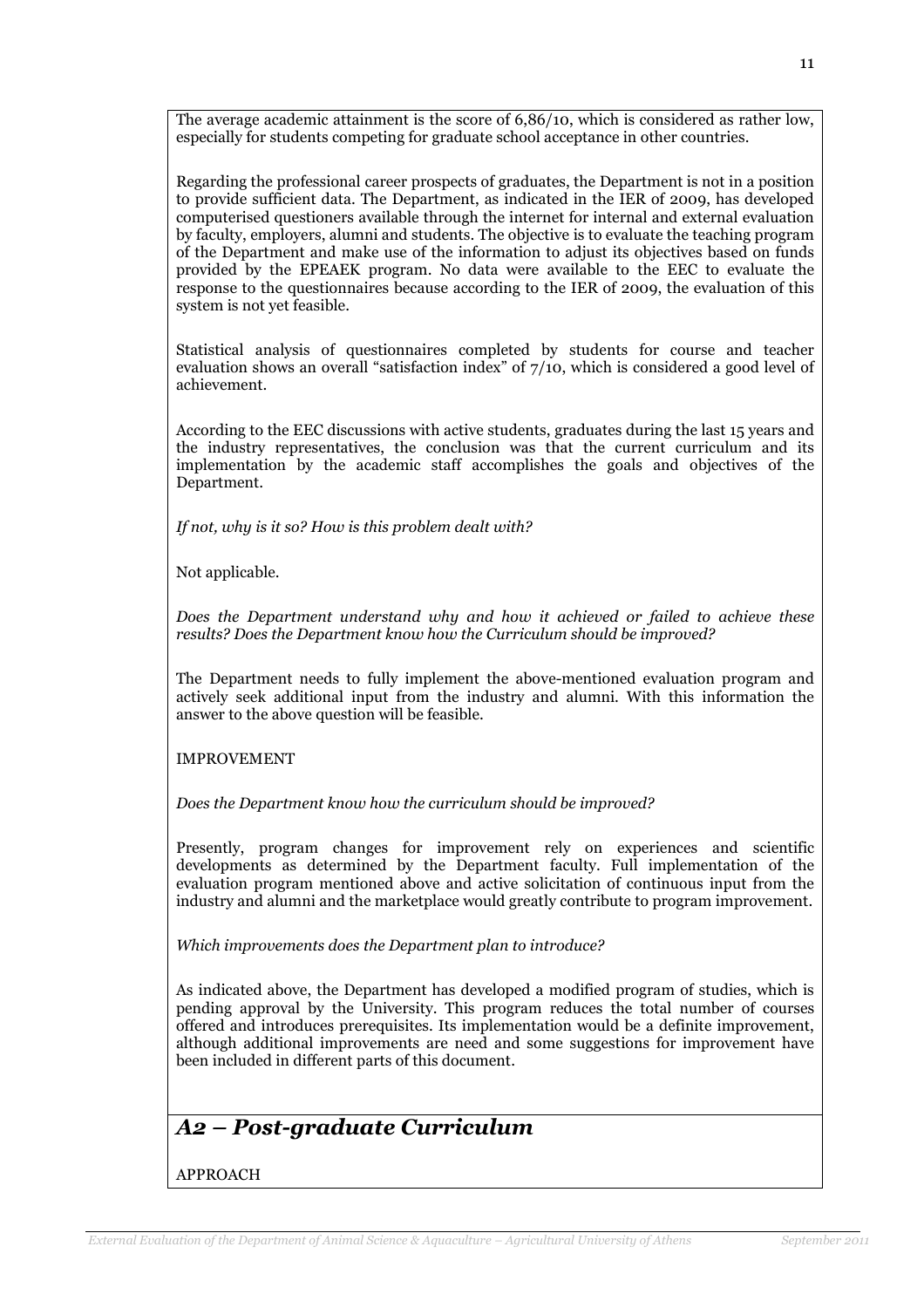## – Post-graduate program

What are the goals and objectives of the Curriculum? What is the plan for achieving them?

The Department offers two post-graduate study programs:

- 1. Genetic improvement, reproduction and nutrition of farm animals
- 2. Nutrition of aquatic organisms

As described in the IER the goals of both programs coincide completely with the goals of the Department and the needs of society.

More specifically, the goals of the first program are:

- Advancement of knowledge and training of scientists in genetic improvement, reproduction and nutrition.
- Strengthening of research for the development of technical knowledge in genetic improvement, reproduction and nutrition in order to increase production and improve quality and competitiveness of animal products in combination with the protection of the environment.

The goals for the second program are:

- To provide students comprehensive knowledge on methods and techniques that will allow them to expand knowledge, the application of which will enhance the production of aquatic organisms and their utilization.
- Strengthening of research that will train qualified scientists in order to support the competitiveness of the Greek industry.

How were the objectives decided? Which factors were taken into account? Were they set against appropriate standards? Did the unit consult other stakeholders?

Not addressed in the IER.

 Is the curriculum consistent with the objectives of the Curriculum and the requirements of the society?

The curriculum is consistent with the objectives of the post-graduate program. Students also agree on this point. This program is also consistent with present requirements of the society. Continuous evaluation and examination of the need for potential changes should be undertaken.

How was the curriculum decided? Were all constituents of the Department, including students and other stakeholders, consulted?

Decisions in the Department are taken through its General Assembly at which student groups are represented. It is not clear whether the Department had initially consulted other stakeholders. Some feedback was obtained from graduates coming from the industry; their overall reaction has been quite positive and they expressed a good degree of satisfaction for the content of the curriculum.

Has the unit set a procedure for the revision of the curriculum?

The Department has not established such procedures.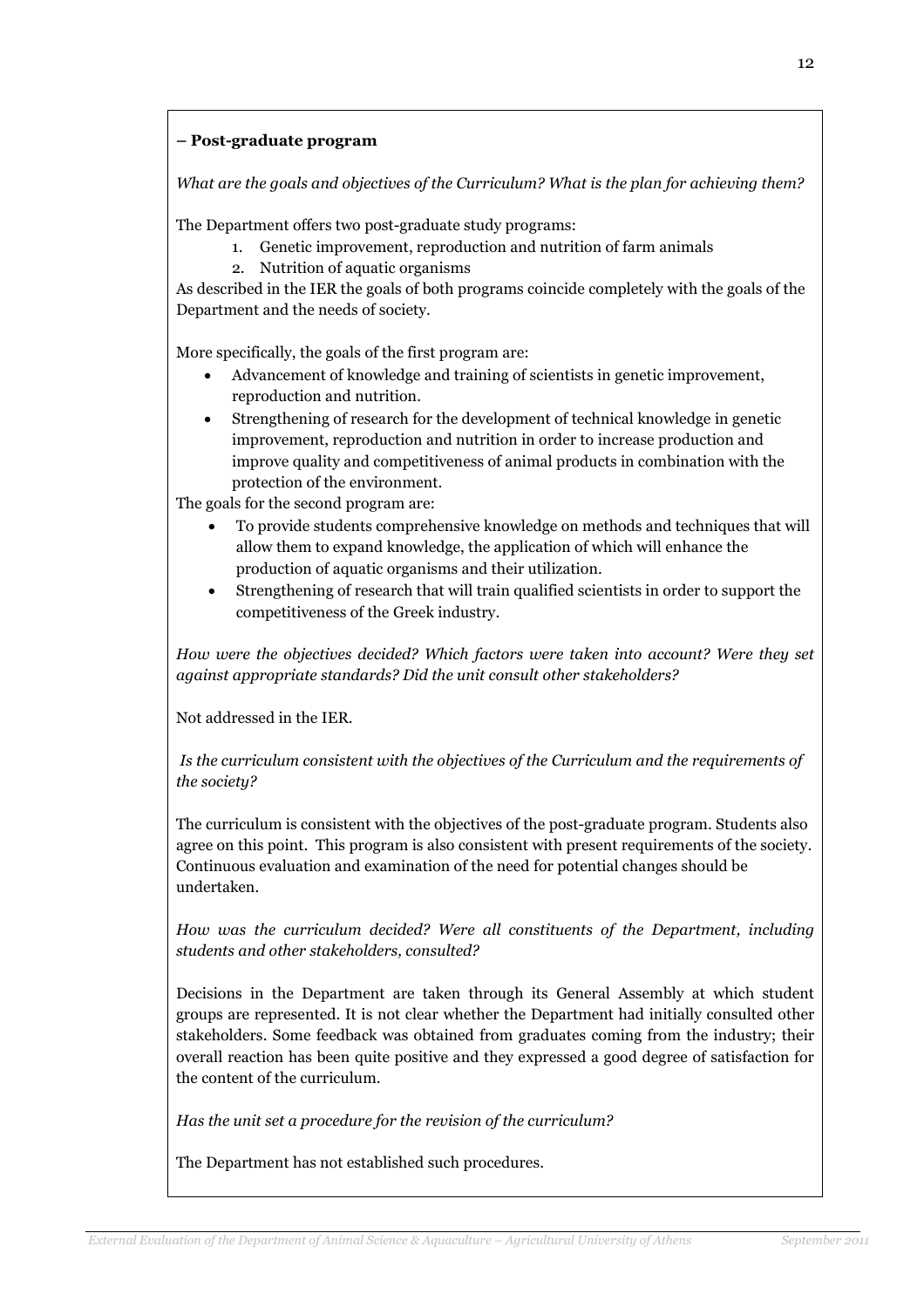### - Doctoral degree

There is no specific program for doctoral studies. To grant a Doctoral diploma the postgraduate (MDE) degree in genetic improvement, reproduction and nutrition of farm animals or a relevant officially recognized post-graduate degree from Greek or international Universities, and additional studies of four at least academic semesters are required. Doctoral students from other Universities are required to attend part or all of the Department postgraduate courses and their prerequisites. The research topic and the threemember committee are formally assigned by the general assembly for each candidate. The examination of the doctoral dissertation is public and implemented by a seven-member committee. The above committees include scientists from other departments and other universities.

IMPLEMENTATION

How effectively is the Department's goal implemented by the curriculum?

Not applicable.

How does the curriculum compare with appropriate, universally accepted standards for the specific area of study?

Not applicable. There is no curriculum for the Doctoral program beyond that for the postgraduate degree.

Is the structure of the curriculum rational and clearly articulated? Is the curriculum coherent and functional?

Not applicable.

Is the material for each course appropriate and the time offered sufficient?

Not applicable.

Does the Department have the necessary resources and appropriately qualified and trained staff to implement the curriculum?

Not applicable.

## RESULTS

How well is the implementation achieving the Department's predefined goals and objectives?

No information was provided.

If not, why is it so? How is this problem dealt with?

Not applicable.

Does the Department understand why and how it achieved or failed to achieve these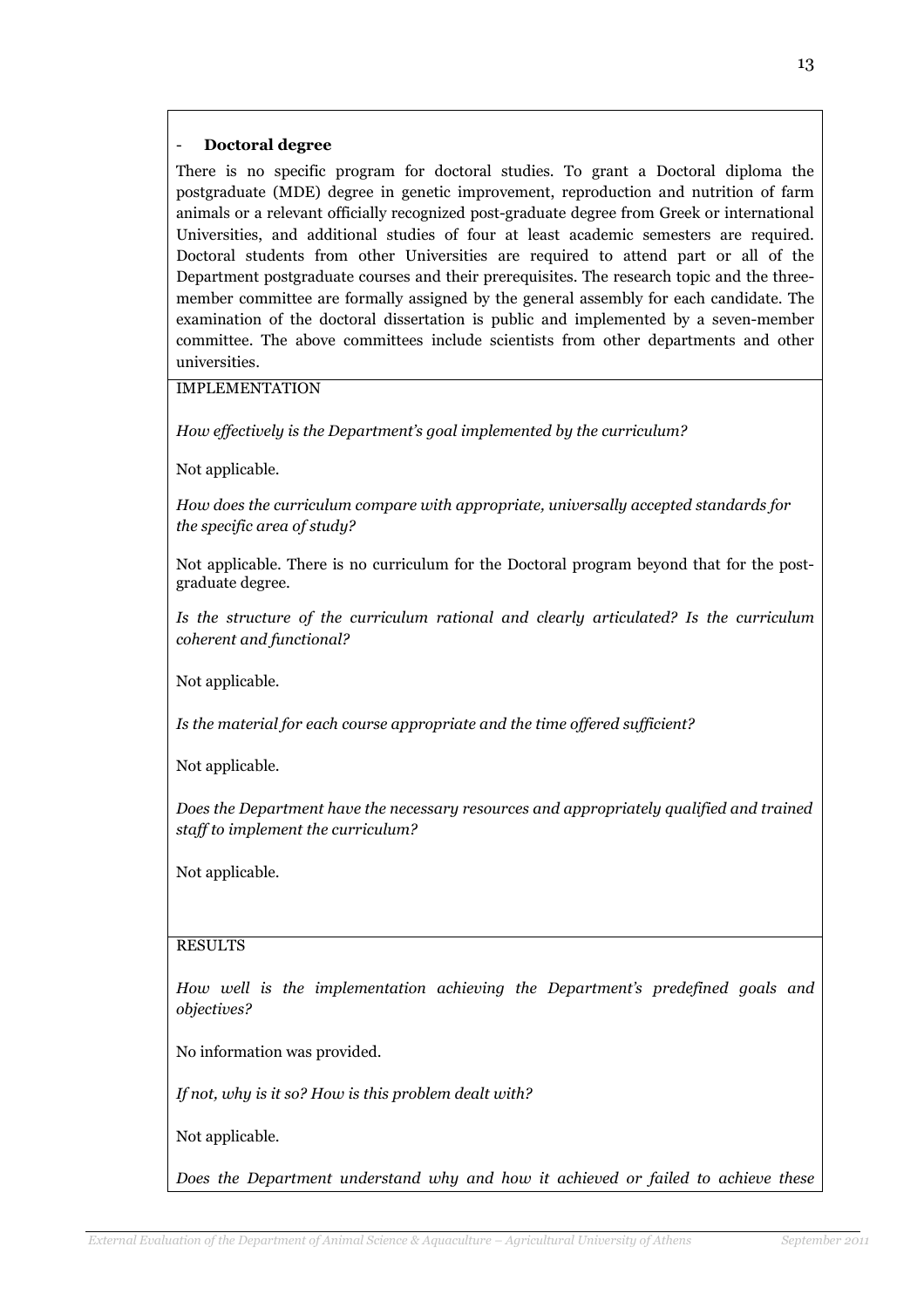results?

Not applicable.

### IMPROVEMENT

Does the Department know how the Curriculum should be improved?

No information was provided.

Which improvements does the Department plan to introduce?

Not applicable.

# B. Teaching (for all levels of education)

## APPROACH

## Teaching methods used

Teaching of most subjects is usually done via lecturing, tutorials, and laboratory sessions including those conducted in the animal facilities. Modern teaching tools such as internet use, video projections and demonstrations are practiced in several cases, and a specially equipped room is available for such activities. This applies also to practical training in histology and anatomy of farm animals. The Department has long distance teaching capabilities but their use is minimal. The students are required to complete four months of practical training in the industry the laboratories of the department or other places, under the direction of a faculty member,. Before graduation, and after the completion of most of their course work, the students are required to complete a project of bibliographic or laboratory nature. Upon completion of this diploma study, the students present the results to the academic community before graduation.

#### Teaching staff/student ratio

According to the IER the ratio of teaching staff to students admitted for undergraduate studies per year is estimated at about 1:2. This ratio favours of course the students but, on the other hand, it indicates a rather costly use of human resources, which appears common in many Greek universities. It should be noted, however, that academic faculty spend additional time to teach and guide post-graduate and doctoral students, to conduct research, and on administrative and other activities. It should also be recognised that Department members generate additional student credit hours by teaching their courses to students of other departments of the University.

#### Teacher/student collaboration

Based on the interviews with the teaching staff and the students the level of collaboration is considered very good.

#### Adequacy of means and resources

Based on the interviews with all parties involved, it was obvious that there are financial constraints and problems in obtaining the necessary parts for equipment and consumable supplies intended for laboratory sessions and practical exercises. Another problem is the lack of adequate numbers of technical support and administrative staff to effectively respond to the educational and research needs of the Department.

Use of Information Technology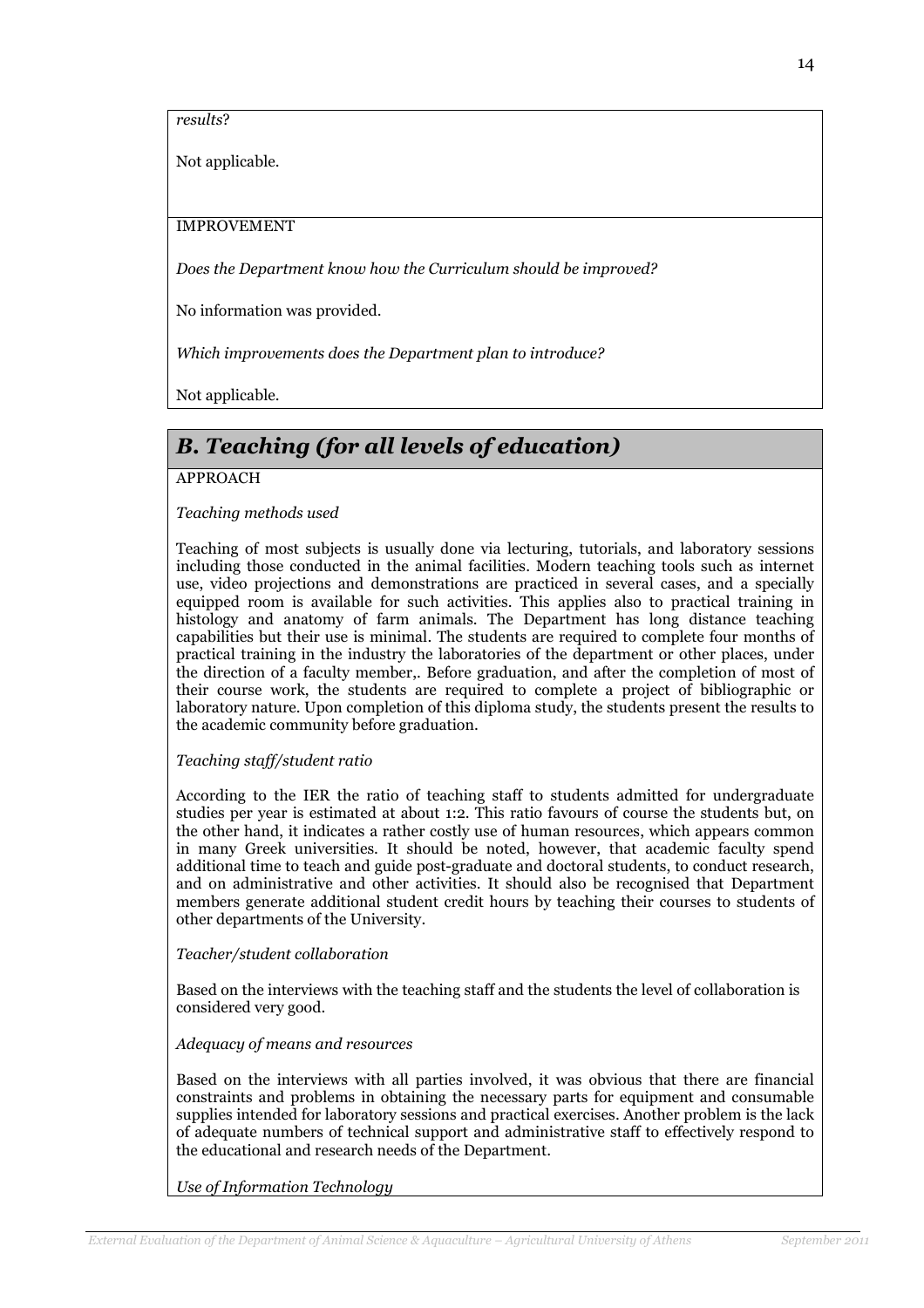Based on the information provided to the EEC, the use of IT by students and Departmental staff is satisfactory. It is worth mentioning that students have easy access to a database of literature from which they can order and obtain the textbooks needed for their studies.

#### Examination system

Assessing the performance of students is based mostly on written final examinations covering the material in the lectures and the laboratory. Four courses include also progress exams during the semester and two require writing a short paper, which is presented in the class. The new proposed program of studies plans to improve the examination system as follows: 1. Theory and laboratory material to be examined together. 2. To allow student evaluations with written final examinations at the end of the semester and auxiliary with oral examinations, with tests evaluating progress during the semester, evaluation of one or more papers during or at the end of the semester or combinations of the above. The grade of laboratory exercises should be above the passing base and correspond to 1/3 of the final grade; otherwise the student is not allowed to take the exam for the theoretical part of the course. To ensure transparency in grading the progress exams and papers are returned to the students.

#### IMPLEMENTATION

#### Quality of teaching procedures

According to IER the effectiveness of the teaching staff is considered adequate but with room for improvement. There was no official course and instructor evaluation procedure until 2010. The average teaching load of academic staff is 6 hours per week. About 80% of the academic staff is involved in post-graduate studies. There is a contribution in teaching by post-graduate students and doctoral graduates at the level of 70 to 100% mostly for laboratory exercises and examinations. In 2010 for the first time students evaluated teaching and results were acceptable.

Teaching staff is responsible for updating their material before each period. There is no established, systematic and controlled method of updating and upgrading teaching materials.

#### Quality and adequacy of teaching materials and resources

Students are provided with books, atlases, notes, class presentation notes, and material available on the internet. Additional bibliographic support is available in the library. Updating of teaching resources is the responsibility of each instructor. Frequently due to practical or legal issues, not relevant to the functioning of the Department, some teaching materials are made available to students after long delays. Teaching recourses and facilities are described in the IER but the EEC was unable to visit them. The Department employs six persons for administrative support and seven technicians that are considered adequate. Power-point presentations are employed in teaching and there is internet access and available computers for student use although it appears that expansion and updating of those facilities are needed.

#### Linking of research with teaching

Both under-graduate and graduate programs require, to a certain extent, research participation by the students through diploma and doctoral research projects and practical training. In addition, a number of students have the opportunity to participate in faculty research projects.

#### Mobility of academic staff and students

Mobility of academic staff and students is effected through Erasmus and COST programs. Mobility of academic staff related to teaching enhancement has been rather low. It is noteworthy, however, that since 1997, there were 31 visits of faculty members to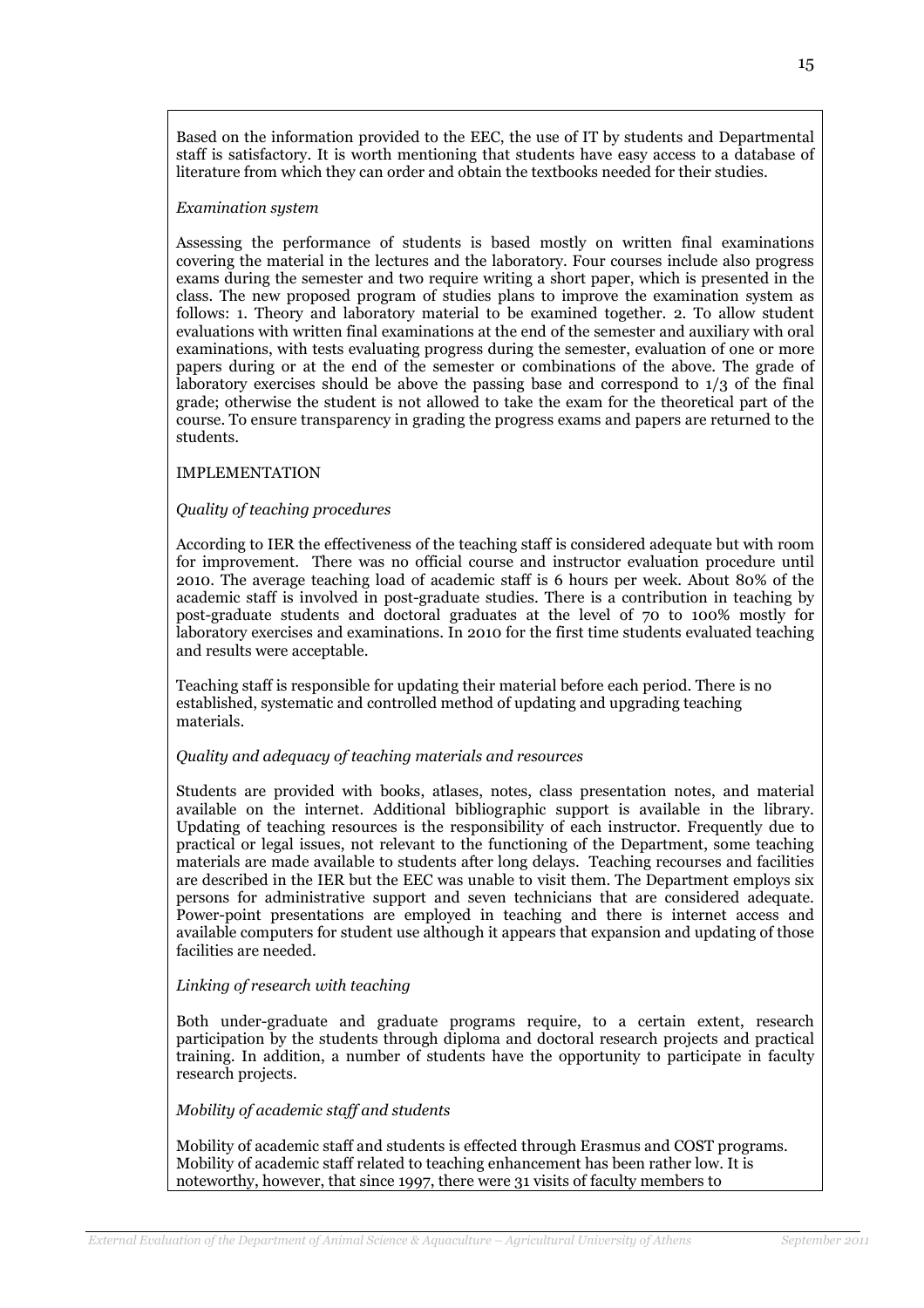international institutions.

Evaluation by the students of  $(a)$  the teaching and  $(b)$  the course content and study

As shown in supplemental material provided by the Department for one year, and based on the views of students both aspects have been positive. There is a need for continuous collection of data in order to better conclude on this aspect.

#### RESULTS

Efficacy of teaching

The pre-graduate student body is composed of graduates from general and technical secondary education. In post-graduate programs the student composition involves people from universities as well as from Technical Educational Institutes (TEI). This heterogeneity in both pre-graduate and post-graduate programs affects the student body and demands additional effort on the part of teaching staff in order to bring all categories of students to the same level.

In lecture courses and laboratory sessions the size of student groups is considered a key factor for effective learning. According to the IER the relatively small number of students attending courses and laboratory sessions facilitates contact between students and tutors and hence enhances the learning process. However, as already mentioned, the current staff/student ratio seems to be rather high, a fact that discourages tutors and creates the impression of irrational use of costly staff resources.

Discrepancies in the success/failure percentage between courses and how they are justified

No information was available to the EEC.

Differences between students in (a) the time to graduation, and (b) final degree grades

According to the Department the average academic attainment score is 6,86/10, and the average time to completion of studies is given on page 11 (Results). The EEC considers that there are no noticeable discrepancies across students and/or graduation periods. It should be noted, however, that all graduates and post-graduates that visited with the EEC had completed their studies within 6 to 7 years.

Whether the Department understands the reasons of such positive or negative results?

Not applicable.

IMPROVEMENT

Does the Department propose methods and ways for improvement? What initiatives does it take in this direction?

Not available.

## C. Research

For each particular matter, please distinguish between under- and post-graduate levels, if necessary.

APPROACH

What is the Department's policy and main objective in research?

Pre-graduate, post-graduate and faculty research activities cover the scientific areas in which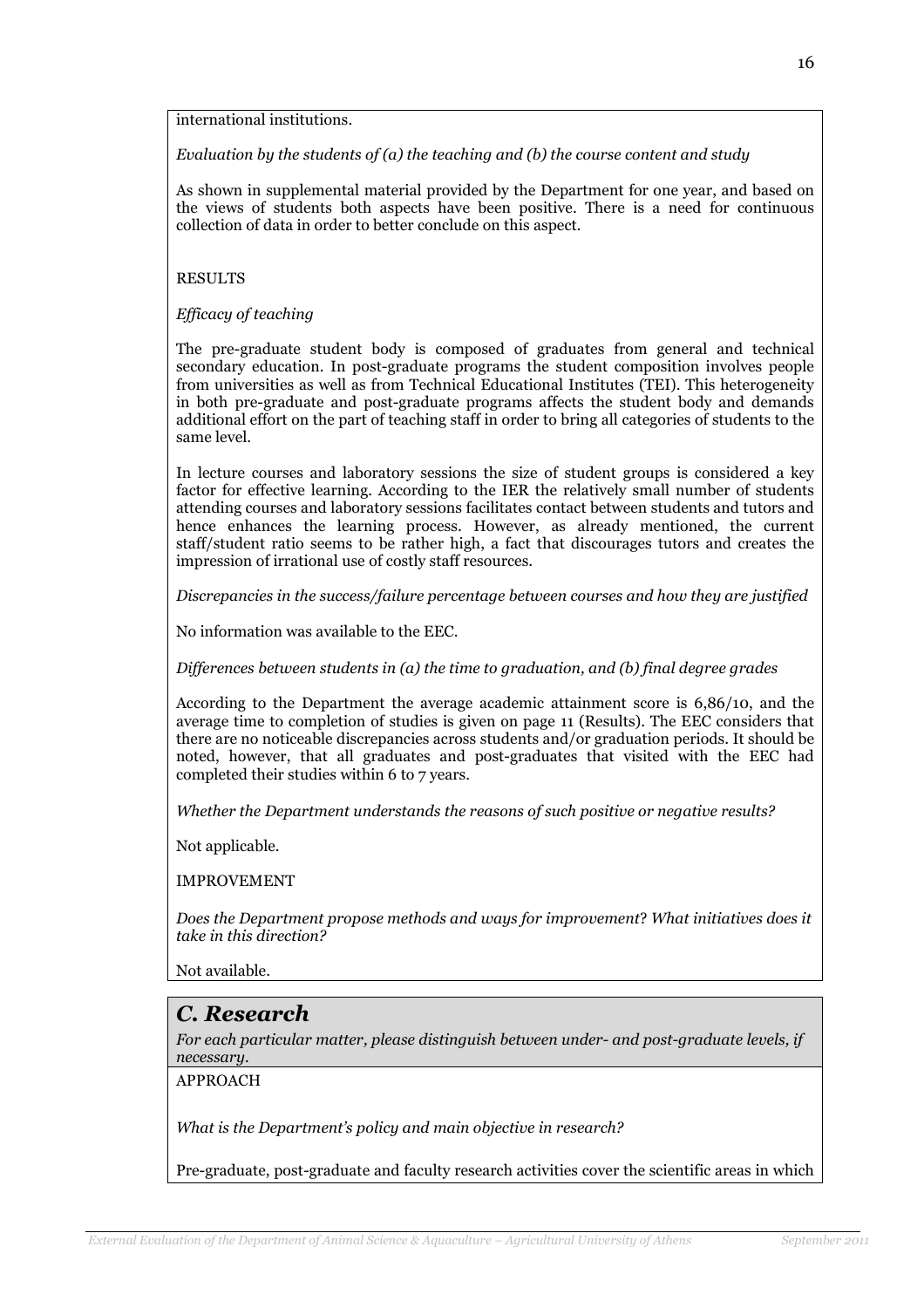the Department is involved. The main objective is to develop and promote knowledge as well as new technologies that increase animal productivity, ensure animal well-being, and improve quality of animal products using approaches friendly to the environment. The Department consists of four laboratories that collaborate in research activities, namely, 1. Physiology of nutrition and feeding, 2. Anatomy and physiology of farm animals, 3. Animal husbandry and 4. Applied hydrobiology.

## Has the Department set internal standards for assessing research?

The department has no established internal standards for research assessment, research quality and goals. However, it keeps records of projects and related activities.

Although internal standards are not clearly identified, the EEC's understanding is that the research record of a faculty member is a decisive factor for tenure and promotion considerations.

Scientific results should thus comply with the requirements set by each of those projects. The successful achievement of project goals is assessed by the President and the General Assembly of the Department.

#### IMPLEMENTATION

## How does the Department promote and support research?

The University provides incentives for research through funding of research proposals submitted by assistant professors and lectures, and by regular notification of faculty about opportunities for research proposal submission at the European Union level or other bilateral country agreement. The IER acknowledges that these efforts should be intensified for research funds to increase within all four laboratories. In addition, establishment of research fellowships will enhance research efforts. Research is also funded through the Government budget and the University Research Office.

#### Quality and adequacy of research infrastructure and support

Although the EEC was not able to see the facilities, the IER indicates that the adequacy, suitability and quality of research laboratories is average to satisfactory with scores ranging between 3,4 to 3,8 out of 5. Correspondingly laboratory equipment and instrumentation received scores of 3,9 to 4,1 out of 5, making them satisfactory. Overall, according to the IER available infrastructure for research is average to satisfactory.

Faculty indicate needs for additional research activities, including histology, tissue culture, animal encephalopathies, viral animal diseases, protein gene expression, etc.

Use of research infrastructure receives a score of 4.3 out of 5. Upgrading of infrastructure is considered as non-satisfactory with a score of 2,8 out of 5.

The existing equipment is considered as average to highly up to date and its functionality as satisfactory 4,1 out of 5. The majority of the faculty has proposed renewal of lab instruments and facilities ranging from lab benches to cooling systems, microscopes, stereoscopes, centrifuges, driers, freeze driers, atomic absorption, ultra sound, feed ration preparation and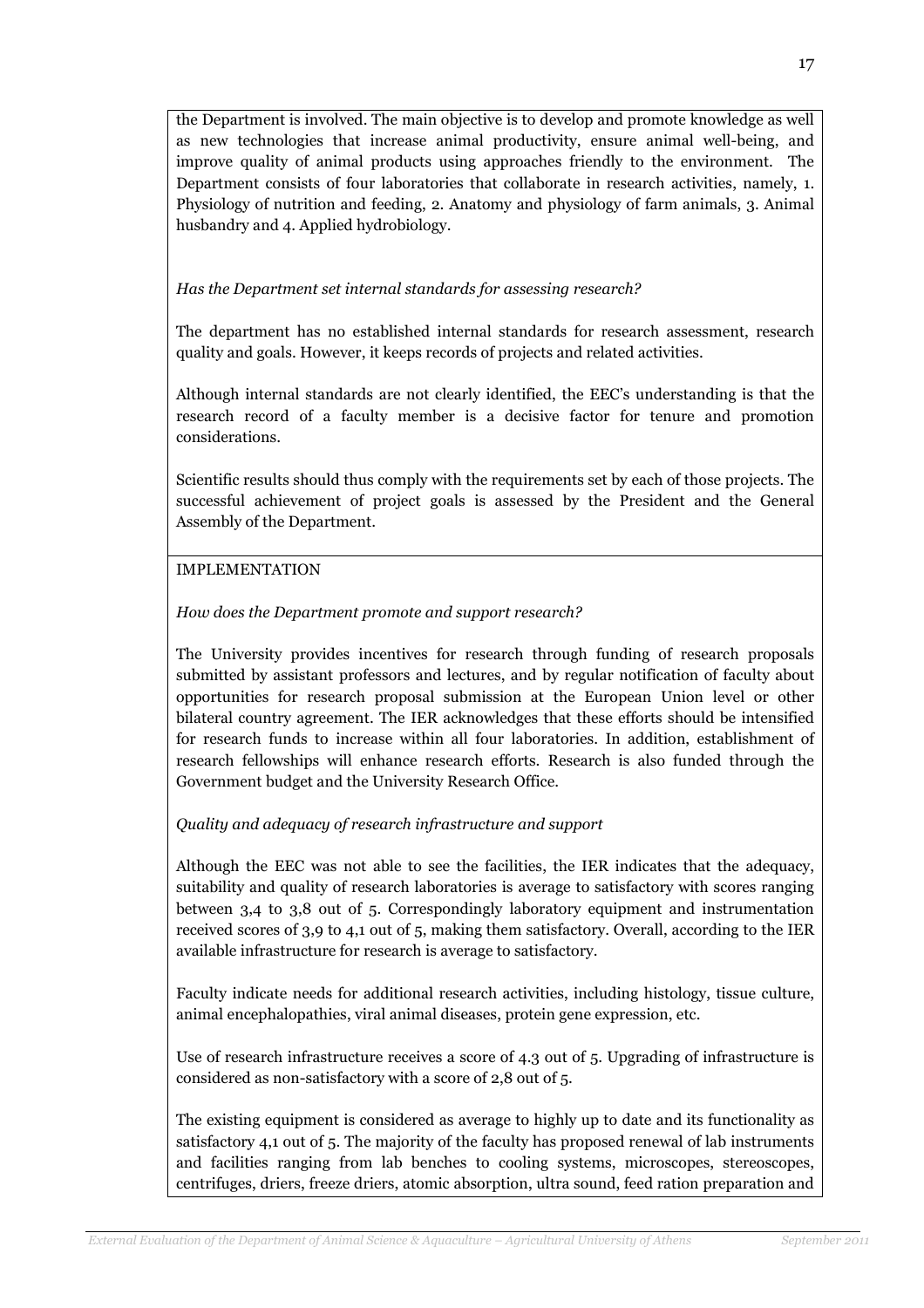grass harvester, etc. The cost for such replacements is generally covered through the University budget, research programs, and the program of public investments. It should be re-emphasised that the EEC had no access to any of the facilities due to the student blockade of the University.

## Scientific publications

The number of scientific publications generated in the last 5-year period is considerable. Despite of heavy lecture and laboratory teaching loads and involvement in administrative work, the staff is very productive in research output. Overall, research is very satisfactory and should be expected to improve with the new members of the faculty in the future.

#### Research projects

According to the IER in the 5 years up to 2011, there were 62 research projects, completed or in progress. Specifically, the department participated in 16 EU projects and 21 domestically supported works, of which 8 were funded by industry. In addition, programs have been funded by international sources including foreign universities and EU programs.

## Research collaborations

The faculty of the Department indicate research collaborations with other academic units of the University and other domestic institutions (e.g., Department of biology, University of Athens) and outside Greece (e.g., University of Reading, Rowett Institute, Mansura University in Egypt, Queen's University in Belfast, Veterinary School of Hanover in Germany).

RESULTS

#### How successfully were the Department's research objectives implemented?

The research objectives of the Department are too general to allow determination of success in specific areas. Furthermore, as presented in the IER, it was very difficult to use the data to reach such conclusions. Overall however, the research accomplished and published is impressive and falls within the overall goals of the Department.

#### Scientific publications

It is noteworthy that for the period 2009-2011, the number of published research papers by members of the department was 127. In addition, for the period 2004-2011 there were 353 scientific presentations; for the period 1995-2011 33 invited international presentations; and for 2010-2011 n5 books or book chapters. The efforts in research were recognized with 56 awards.

#### Research projects

In total, for the period 2000—2011, the Department received research funds of 4.294.273 Euros from projects totalling 13.132.241 Euros. A good record that needs to be improved with additional participation in European Union projects.

#### Research collaborations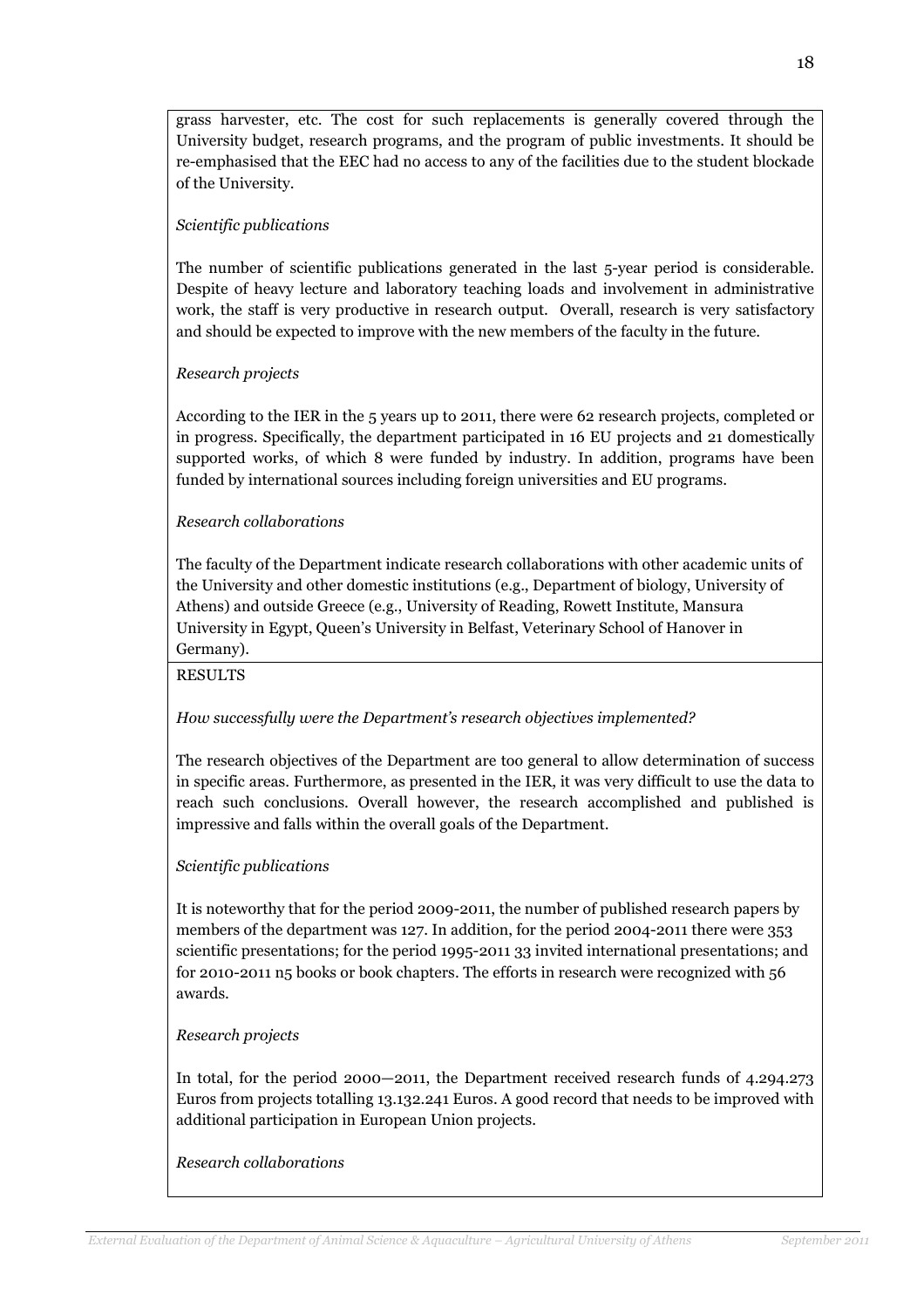Several are obvious based on the list of research projects funded and the papers published.

Efficacy of research work. Applied results. Patents etc.

A number of projects led to applied results, which can be used by local authorities for improving policies and/or making better management of resources. The IER listed four patents for the period 1983 to 2009.

Is the Department's research acknowledged and visible outside the Department? Rewards and awards.

Research publications by Department staff generated 1818 citations by other research workers in the 5-year period prior to 2011. In addition, faculty members received 33 invitations for invited papers, had 13 in committees of scientific conferences, 6 participations in editorial committees and completed 5 book reviews, since 1995. It appears that participation in scientific conferences and activities should be encouraged.

## IMPROVEMENT

Improvements in research proposed by the Department and initiatives in this direction undertaken by the Department

Although the need for research funding is expressed by the IEC, there is no adequate analysis of the current research program and associated proposals for improvement of research objectives and output.

# D. All Other Services

For each particular matter, please distinguish between under- and post-graduate levels, if necessary.

## APPROACH

How does the Department view the various services provided to the members of the academic community (teaching staff, students).

According to the IER the Department feels that there is satisfactory and effective collaboration between the administrative services of the Department and the central administration of the University. There is also good collaboration among students, teaching staff and administrative staff. All groups verified this. It was also stated that the functions and hours of operation of the library and IT services of the University cover the needs of the Department satisfactorily.

Does the Department have a policy to simplify administrative procedures? Are most procedures processed electronically?

The administrative functions appear to be adequate since there is satisfaction on both sides. The faculty of the department is under a heavy administrative load. The EEC felt that among the three areas in which the effort of a faculty member should be divided (teaching, research, administration), the third is at times overburdening at the expense of the second. The EEC feels that there is room for the simplification and streamlining of administrative procedures,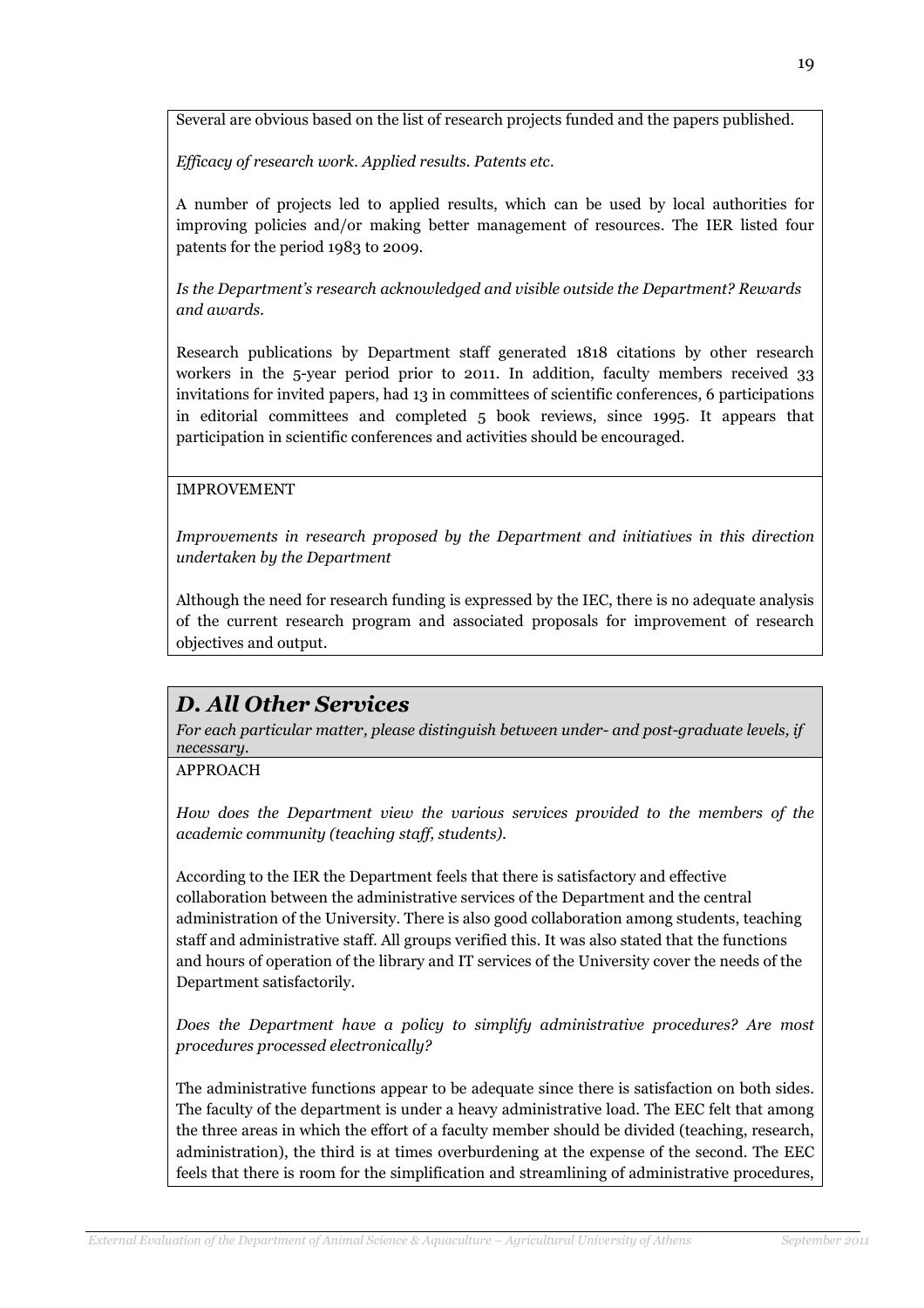including the use of electronic means, in order to enhance administrative efficiency.

Does the Department have a policy to increase student presence on Campus?

The undergraduate program is time-intense with the consequence that students (at least the few who take their student status seriously), need to be in the department's premises for the whole day. In addition, students are invited to participate in all activities of the Department (e.g., seminars, conferences, celebrations, etc.). Additional activities are organized by the teams of cultural action of the Department which organize and develop small groups with specific artistic interests, such as music, acting, photography, cinema, etc. The office of Physical Education of the University also organizes activities with high level of student and faculty participation. Students also participate in the operation of the internet radio station "GAIA" of the University. Foreign students are supported by the services of European Programs and the Student Needs Office of the University.

## IMPLEMENTATION

Organization and infrastructure of the Department's administration (e.g. secretariat of the Department)

The department faces no serious problems in administration. There is a high degree of cooperation and solidarity among the members of the administration service, technical services, faculty and students. There are four administrative officers that cover all matters associated with the students and faculty promotions, hiring etc. There is good collaboration among faculty members for the use of equipment and facilities.

Form and function of academic services and infrastructure for students (e.g. library, PCs and free internet access, student counseling, athletic- cultural activity etc.)

As noted, the EEC had no access to the facilities. According to the IER, the Department is fortunate to house all its laboratories in one building, including study rooms with computers for pre-graduate and post-graduate students, where they have access to internet and all electronic services of the library. Functioning of the labs is considered effective but there is a need for specially trained technical and laboratory personnel. All the IT and telecommunication services are supported by the University and are considered effective. Technical matters of the Department (e.g., electrical, hydraulic) are under the technical support of the University, which could be improved in terms of time of response. The infrastructure for persons with special needs is inadequate.

The University has adopted the concept of student advisor but the Department does not assign advisors to all pre-graduate students. The IER, however, indicates that the academic staff is always open and willing to advise students on any matters. Newly admitted students are assisted to better adjust to the new environment. All students have access to all IT services of the Department at the University. Needs of working students are supported by the Central Needs Office of the University, while individual faculty members address such requests on a case-by-case basis.

In addition to national scholarships there are financial prizes based on merit available through the University and Geotechnical Chamber of Greece.

RESULTS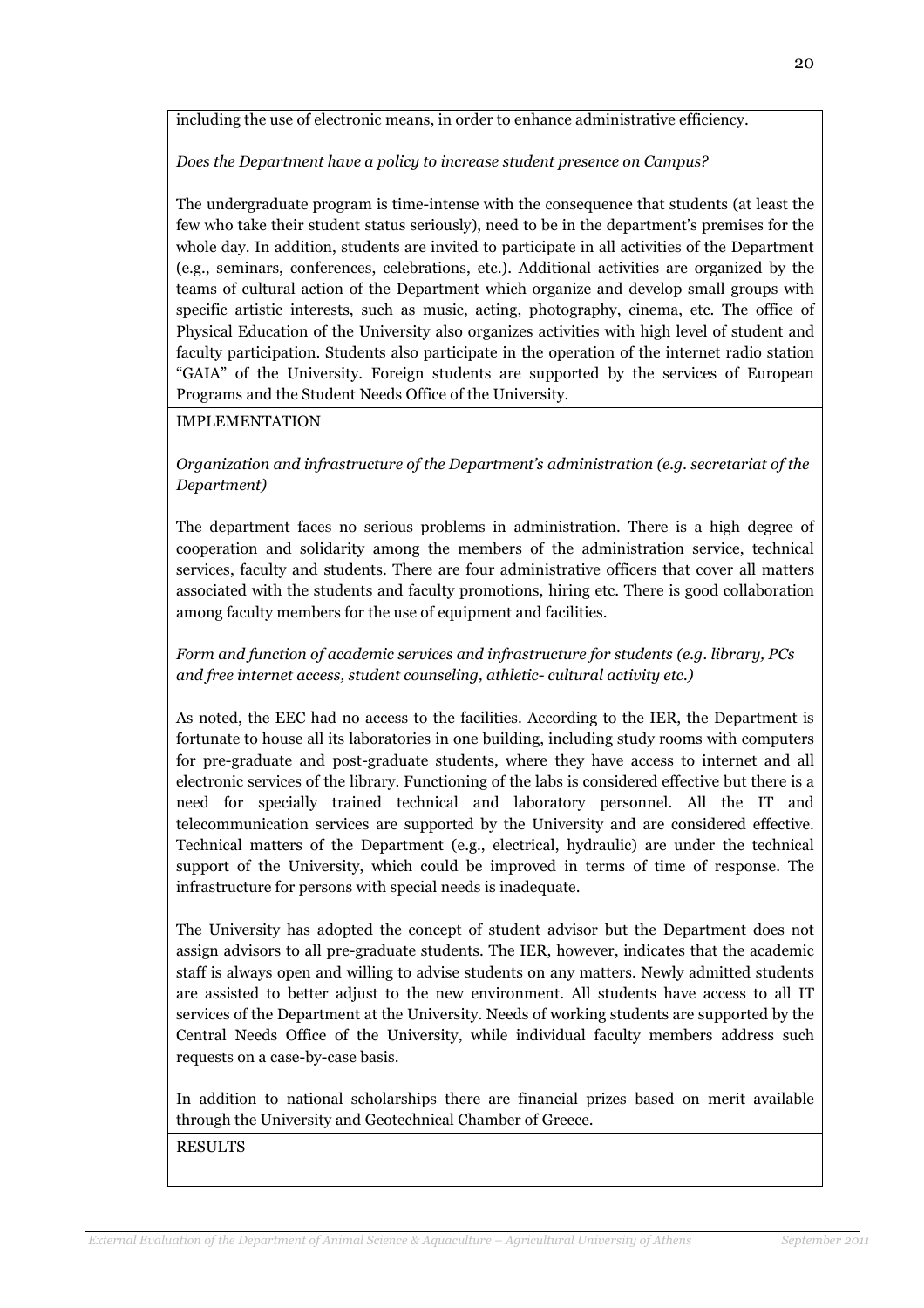Are administrative and other services adequate and functional?

The administration of the Department is efficient, which is highly commendable and should continue. The electronic services are also very good. Overall, the services offered to students and the academic staff are satisfactory.

How does the Department view the particular results?

The staff of the Department seems satisfied and appreciative of the good working climate and conditions.

IMPROVEMENTS

Has the Department identified ways and methods to improve the services provided? Initiatives undertaken in this direction.

None identified in the IER but based on the above there are no apparent needs to address this issue. However, the Department should consider undertaking efforts for systematic evaluation and continuous improvement of operations based on analysis of collected data.

Collaboration with social, cultural and production organizations

Please, comment on quality, originality and significance of the Department's initiatives.

The Department has undertaken an effort to advertise its undergraduate program in highschools in an attempt to attract interested students. This effort must be maintained and intensified; the graduate program is also well advertised. The Department has also close contacts with the private industry and public administration at local and national level. However, it was brought to the attention of the EEC that the Department is facing difficulties in placing its students for practicals and/or research activities in the industry due to the unwillingness of industry members to accommodate, adequately involve in operations and offer compensation to students.

The Department has developed contacts with cultural, social and economic groups, such as the Ministry of Agricultural Development and Food, Local Governments, Public Welfare Institutions, private industry and producer associations. The Department encourages such collaboration by organizing events that demonstrate its scientific achievements in order to develop new collaborations. The Department organizes visits of student groups to industrial facilities while alumni of the Department are invited to give lectures to students. The Department contributes to local regional and national development through the training of scientists specializing in animal production. Staff members participate regularly and voluntarily in various public organizations and committees.

## E. Strategic Planning, Perspectives for Improvement and Dealing with Potential Inhibiting Factors

For each particular matter, please distinguish between under- and post-graduate levels, if necessary.

Potential inhibiting factors at State, Institutional and Departmental level, and proposals on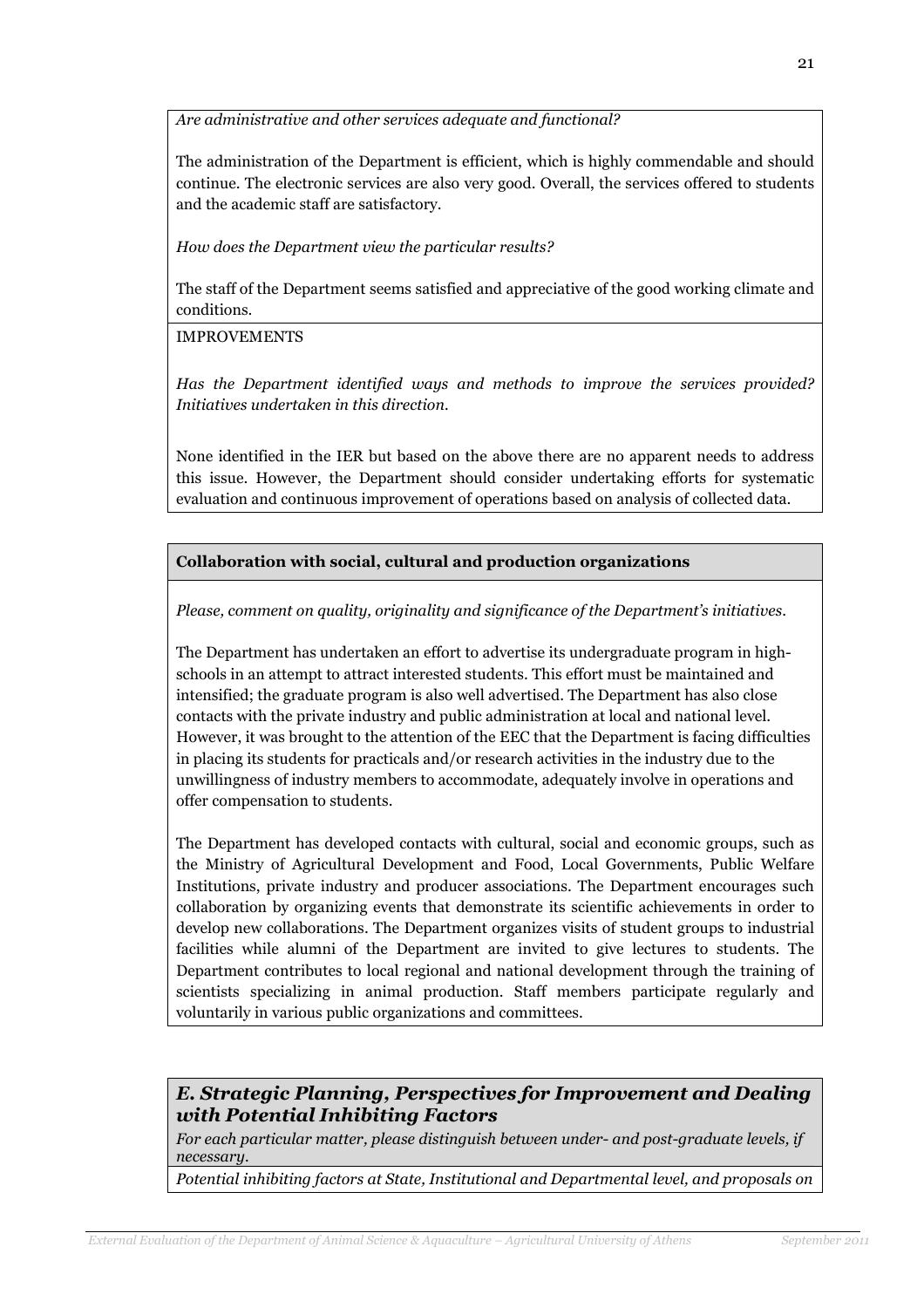ways to overcome them.

Major negative factors identified by the IER

- There was no official procedure for the evaluation of teaching staff until 2010. Efforts should be made in order to regularly implement the newly established one in the future.
- There is excessive administrative dependence and involvement from the Ministry of Education and the University. Hopefully the new law will provide a solution to the problem.
- Funding for required pre-graduate student research thesis is limited and leads to reduced quality.
- A high percentage of students (21%) complete their studies after 8 to 14 years from admission with negative impact on the Department and the society at large. Some of the provisions of the new law intend to rectify the problem.
- The laboratory and field nature of most research delays the completion of studies by post-graduate students.
- Insufficient support for the maintenance and renewal of the infrastructure. An increase of public and private funds is necessary for the smooth and uninterrupted activities of the Department.
- The student fees for post-graduate studies are marginal and inadequate to cover expenses of the graduate program.

The EEC agrees with most of the above concerns and recommends proper action for improvement.

Positive factors identified by IER

- Excellent teacher to student ratio.
- Existence of up to date and properly functioning instrumentation.
- Dynamic willingness of department members for collaboration.
- Major involvement of pre-graduate students in research.
- Selection of post-graduate programs of the Department by students of other institutions.
- Adequate generation of research that is associated with the teaching process.
- The post-graduate program meets its objectives and completes research of international dimensions.
- The funding of post-graduate program in aquaculture through 2007-2008 contributed to the improvement of infrastructure.

These positive items may be useful in improving the laboratory infrastructure of the Department, promotion of the involvement of the Department in international research consortia and programs, and enhancement of the reputation of the Department through its graduates.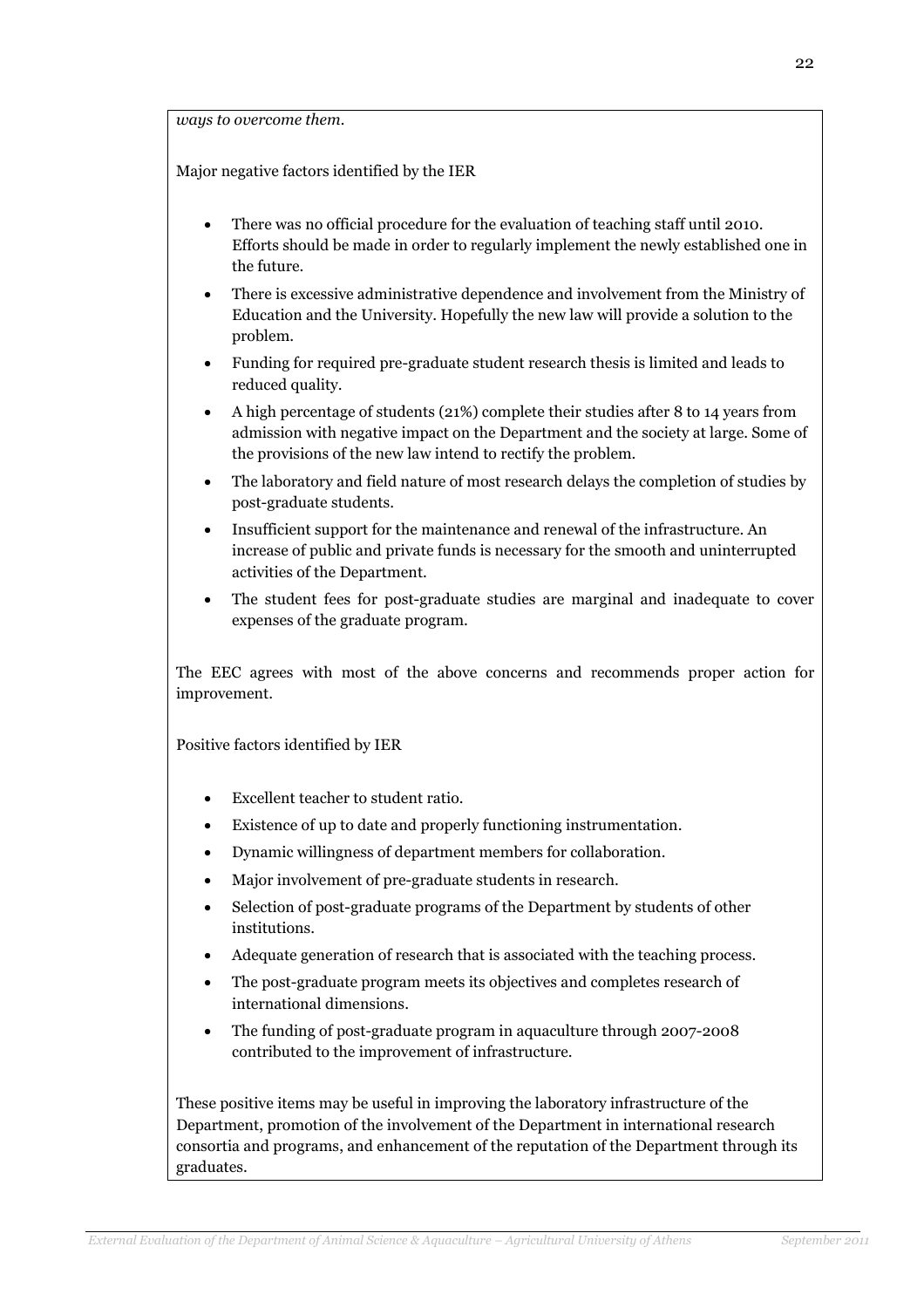The EEC agrees that the teacher to student ratio (1:2) is beneficial for students but finds it economically inefficient. Based on the experience of the EEC members the teacher to student ratio for biological sciences is in the range of 1:20 to 1:30. As indicated the EEC had no opportunity to comment on facilities and infrastructure. Overall the EEC agrees with the positive points listed above.

Short-, medium- and long- term goals

- A course and instructor evaluation procedure has been initiated. The IER states that this procedure will be drastically enhanced if each faculty member is assigned a specific number of teaching hours.
- The faculty members seek sources of funding for pre-graduate research thesis. Unfortunately the amount and number of such funds vary dramatically affecting the planning and improvement of research thesis.
- There are plans to improve the internal functioning of the Department.
- The University and the state need to provide more funds in support of research infrastructures.
- Self-governance of the University needs to increase appreciably for its activities to be freed from the public administration philosophy and bureaucracy.

The EEC agrees and endorses these efforts.

Plan and actions for improvement by the Department/academic unit

The Department has drafted and submitted to the University a new curriculum with prerequisites, which is not yet approved.

Although no specific plan of action was presented, during the meetings with EEC, the faculty presented the following items that could lead to improvements:

- Only students interested in the major should be admitted to the Department, this would require changes in the admission procedure. An alternative to consider is to accept students to the University and allow them to choose departments. Improved marketing of the programs would attract more students.
- The students should not be allowed to take advanced courses before completing basic prerequisites.
- Modify or eliminate the common 3-year curriculum of the University. Do not wait until the 7th semester to expose the students to subjects relating to their major. Alternatives could be a first semester comprehensive introductory course or include parts of the Department curriculum throughout the semesters.
- Increase the number of courses in aquaculture.
- Reduce bureaucracy, as 30% of the faculty time is spent on administration.
- Qualified technical staff is needed to teach laboratory exercises.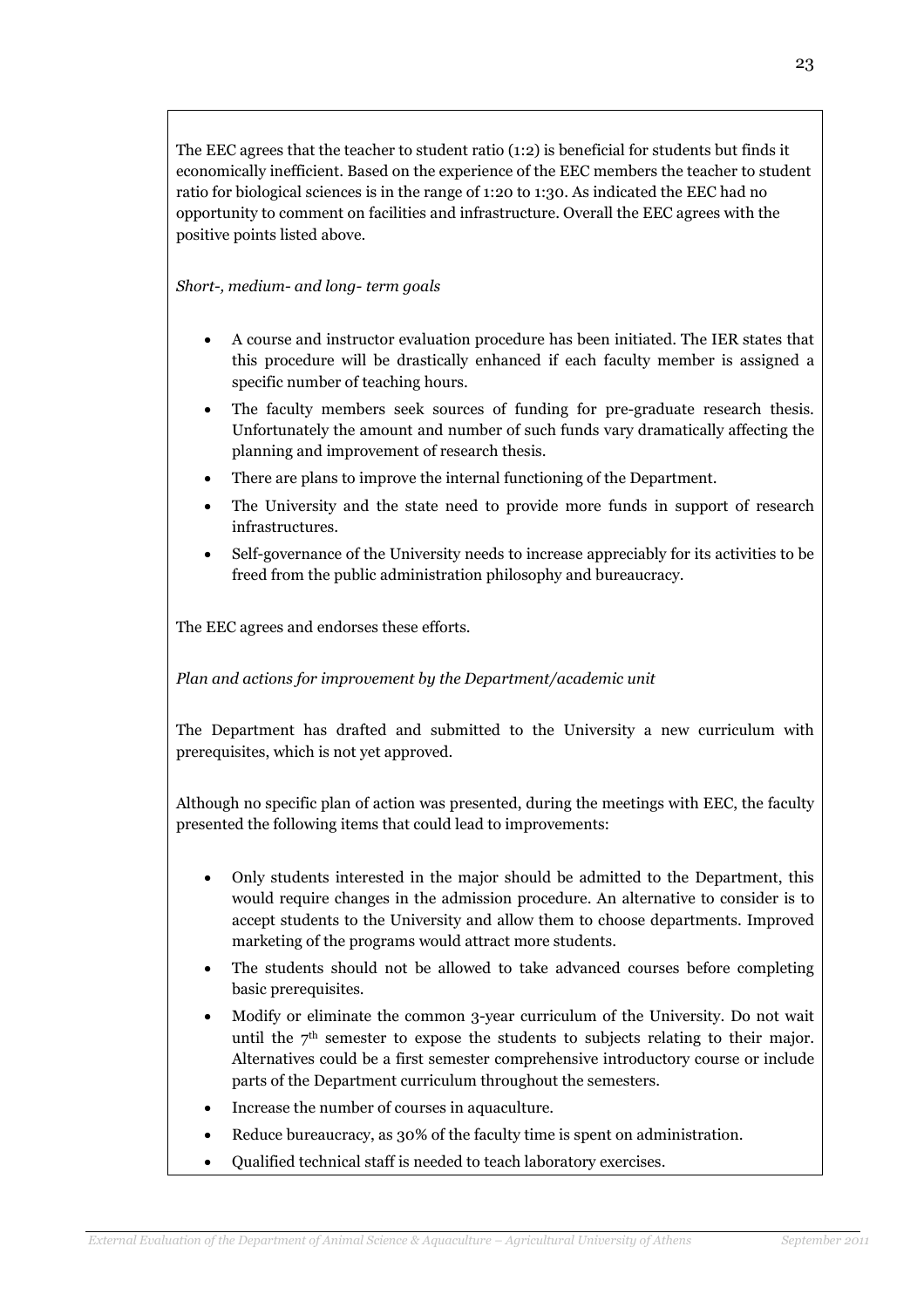- Increase budget to provide additional support for research and professional development.
- Continue and enhance tutoring of students and encourage students to seek tutoring.
- Assign advisors to students.

Long term actions proposed to the Department

They are listed above.

# F. Final Conclusions and recommendations of the EEC

For each particular matter, please distinguish between under- and post-graduate levels, if necessary.

Conclusions and recommendations of the EEC on:

Based on the IER report, other material provided, and the interviews with personnel of the Department, students, alumni and industry representatives, but without an opportunity to visit the facilities, the EEC reached the following conclusions and recommendations.

- The Department's contribution in training scientists and scientific research publications compares well with similar departments in other countries.
- Currently there is no systematic evaluation of syllabus and curriculum from stakeholders in order to improve weaknesses. The Department should develop and implement procedures to determine the current and future needs of the industry and other employment sectors on a regular basis, and use the data for curriculum improvement and planning.
- In addition to student education and research activities should be focused on the needs of the Greek society and faculty expertise. For example, since Greece is a major producer and exporter of aquaculture products in the EU, the Department should consider emphasizing this area of study.
- The department should complete the process for development of a written internal code.
- The number of the required courses for graduation is extremely excessive and further dilutes student interest, and academic staff involvement in teaching. The proposed new curriculum needs further improvements such as reduction of the number of required courses, increase the number of electives, which will allow more student input in their studies, and introduce new subjects, such as marketing, economics, management, sustainability of production process, environmental awareness and communications.
- In the new program include prerequisites for optional and additional courses in order for the students to take them in the appropriate semester.
- Make efforts to increase student attendance to lectures through more attractive teaching methods.
- Formalize, improve and continue the process of course and teacher evaluation, which was initiated in 2010. Properly analyse the data and use the conclusions for improvements.
- Continue and increase efforts in seeking external research collaboration and funding,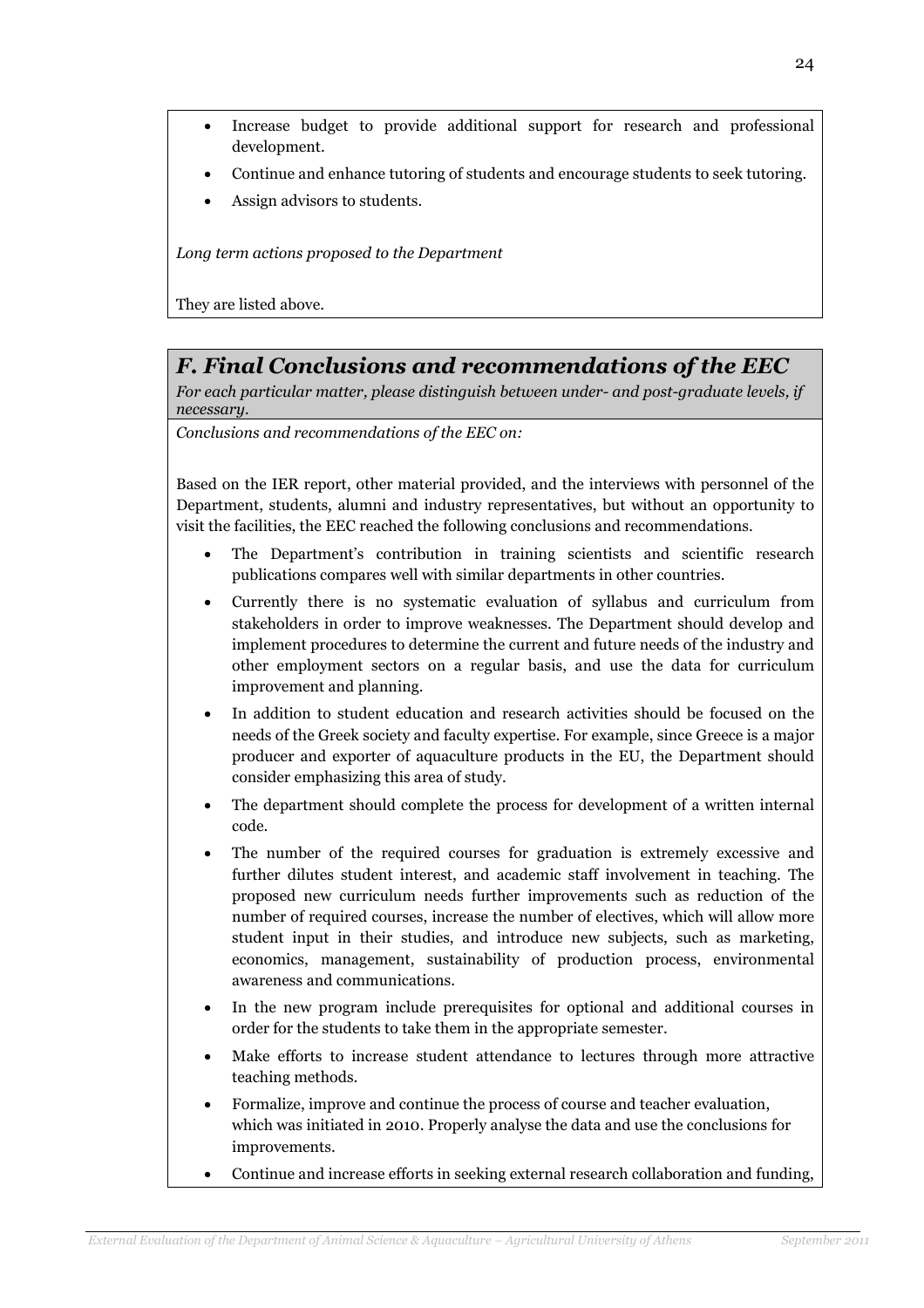as well as faculty exchanges, especially at the EU level, in order to further enhance the scientific standing of the Department. Such efforts will further increase the publication output of the Department.

- Increase efforts to enhance student exchanges at the EU level. This will require the acceleration of the harmonization of the educational systems in European and other countries.
- Consider developing unique research capabilities in at least one area that will make the Department even better known in the international community.
- Consider provisions of the new law in order to reduce administrative dependence on the University and the Ministry of Education.
- As the new law is implemented, the Department should take advantage of its provisions to encourage graduation of students within allowable time frames.
- Seek new sources of funding to support maintenance and renewal of the infrastructure.
- As positions and funds become available plan appropriately in order to fill positions that are of highest importance, such as technical and scientific support staff.
- Based on the current grossly inappropriate system of admission, most students that enter the Department have low grades, they do not have this discipline as their first choice, and therefore they lack interest in the Department. To overcome this problem a strong and industry oriented curriculum should be advertised not only through the competent authorities but also through the public media.
- Input for improvement may also be provided by government and EU needs, scientific advancement, and other developments in society.
- The three-year common course requirement of the University for all students in all Departments delays student exposure to their specialization until the  $7<sup>th</sup>$  semester. The University and the Department should seriously consider needed modifications.
- Student weakness to follow first year courses due to inadequate high school preparation. Although this issue is of global concern and requires government intervention, the Department may contribute, at least initially, to its solution through curriculum and course content adjustments.
- The EEC considers it useful to highlight a list of comments by students during their meeting with EEC:
	- o Professors are good.
	- o Very good collaboration and support from the administrative staff.
	- o Delays in the distribution of books.
	- o Too many required courses.
	- o Too many required exams in a short time.
	- o Too much theory and little time in practicals and in contact with animals.
	- o Deficiencies in laboratories.
	- o Field days and excursions needed.
	- o More papers or lab work instead of exams.
	- o Overlapping in material of certain courses and even their exams.
	- o Frustration when industry does not involve students in production process.
	- o Equipment exists but needs updating.
	- o Knowledge gap in certain subjects between high school and university.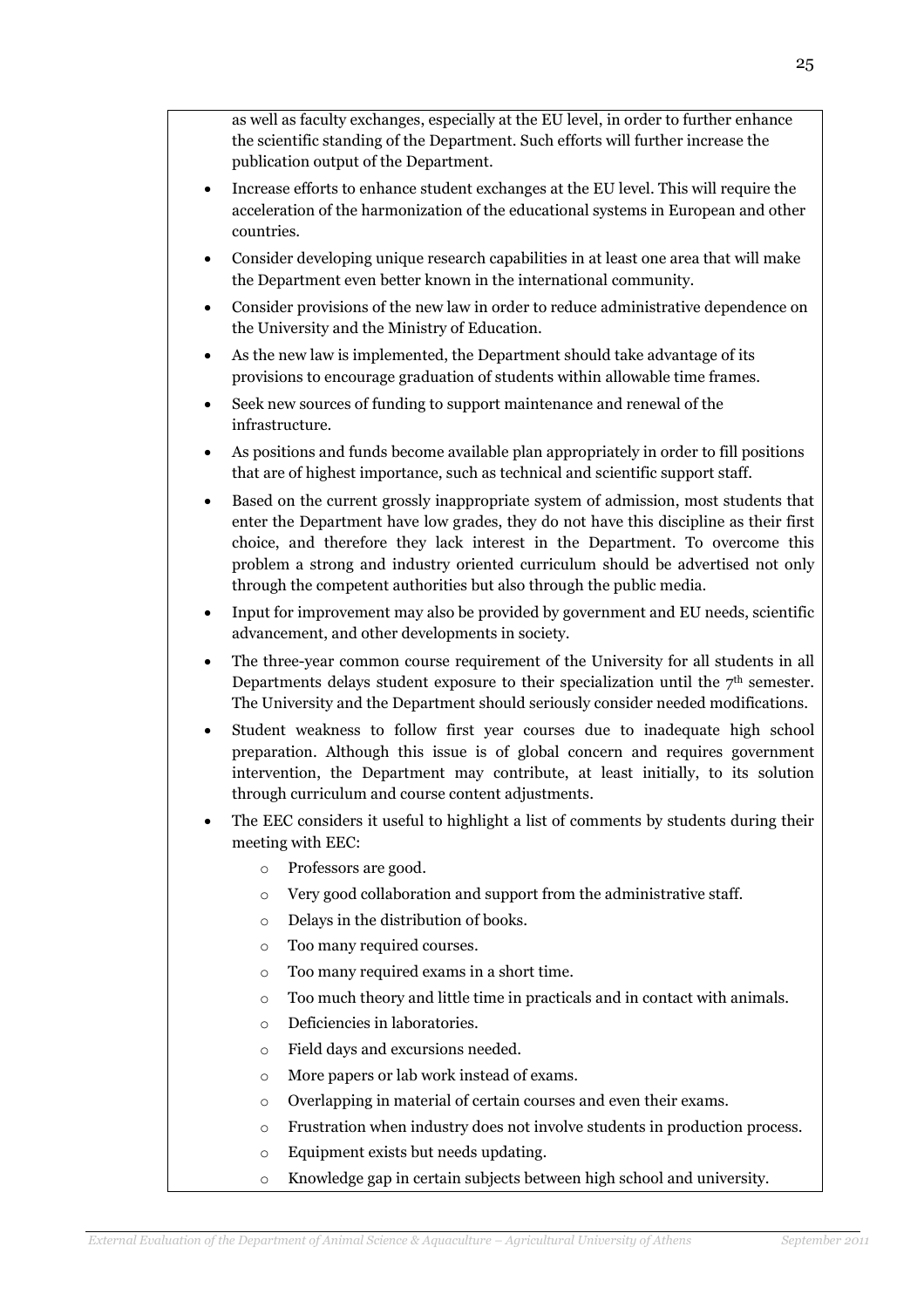- Highlights of certain observations by post-graduate students: more interaction with other Universities and the industry; more funding for research is needed; less bureaucracy interference; and thesis work is a positive experience.
- Highlights of points presented by alumni: satisfied with training received; course overload; more electives preferred; not needed courses should not be required; the first 3 years of study should be revised; and the program of study should be reevaluated.
- The EEC suggests that the Department consider seriously the above comments by students, alumni and industry. Positives items should continue, while negative ones should be addressed for potential improvements.

## The Members of the Committee